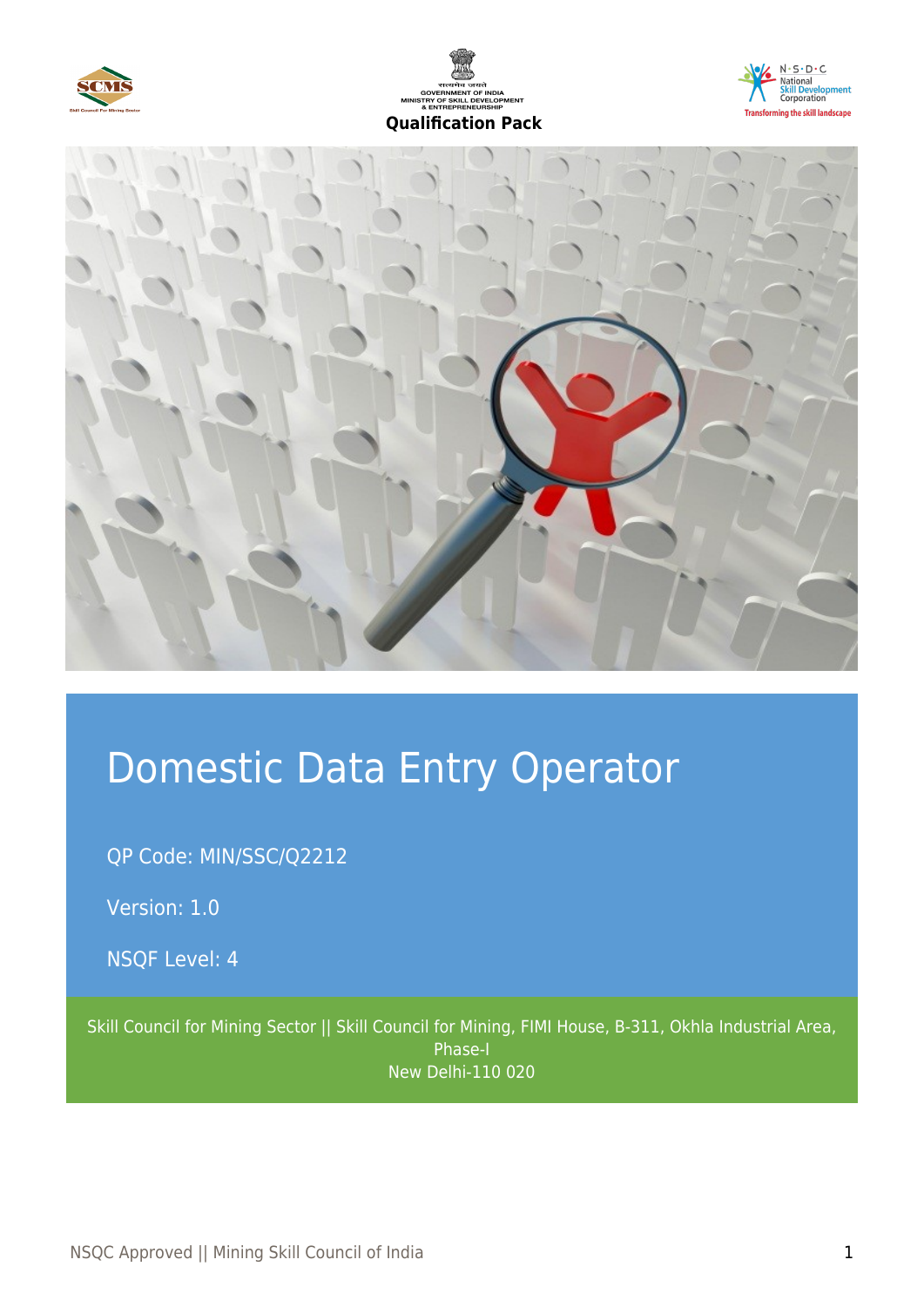





## **Borrowed Qualification Pack (QP) Parameters**

| <b>Originating SSC</b>                          | <b>IT-ITeS</b>           |
|-------------------------------------------------|--------------------------|
| <b>Borrowing SSC</b>                            | Mining                   |
| <b>Borrowing Request Validity</b>               | 01/09/2015 to 31/03/2021 |
| Assessment and Certification to be conducted by | Mining                   |
| <b>Certification Logos to be included</b>       | Mining                   |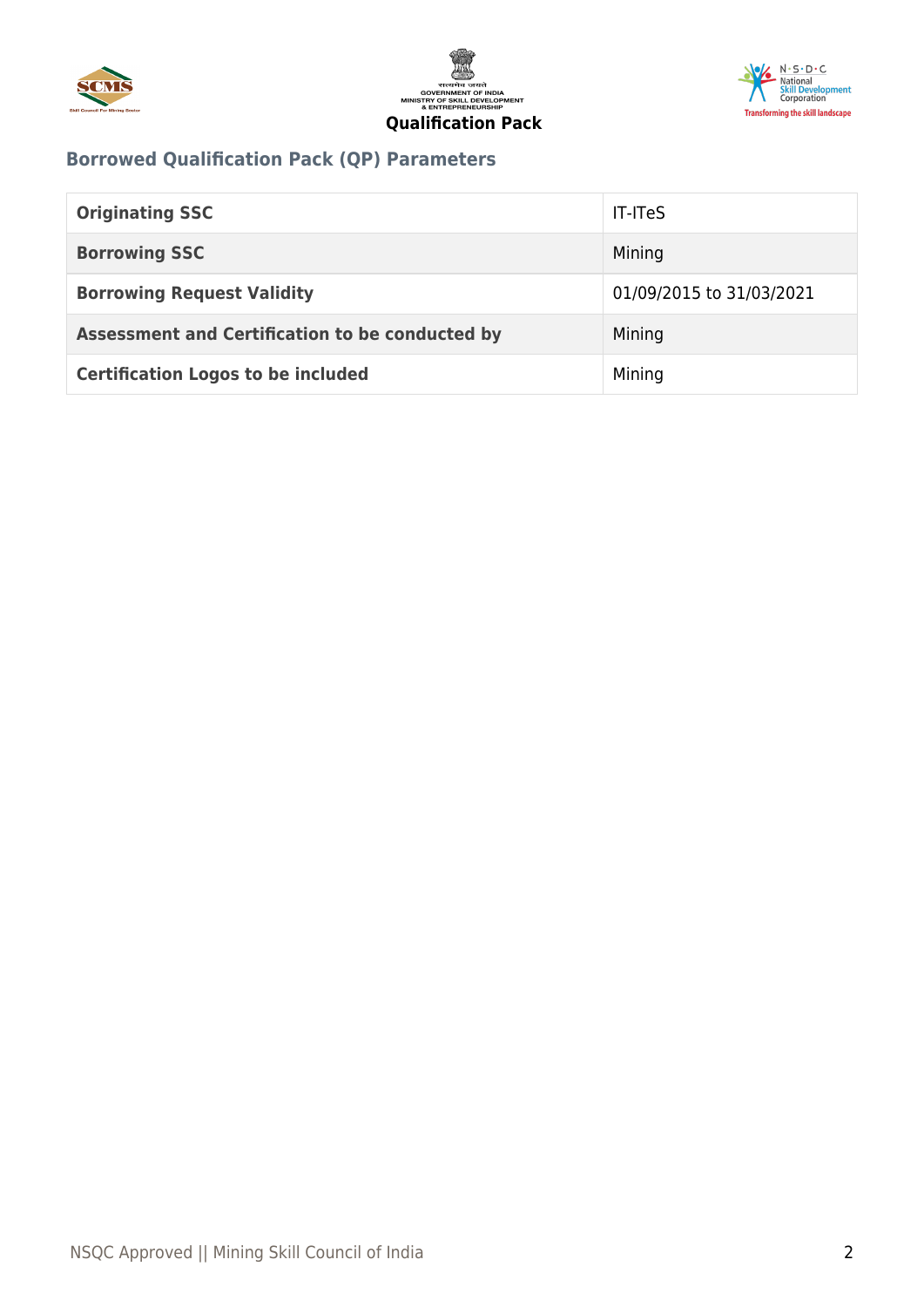





# **Contents**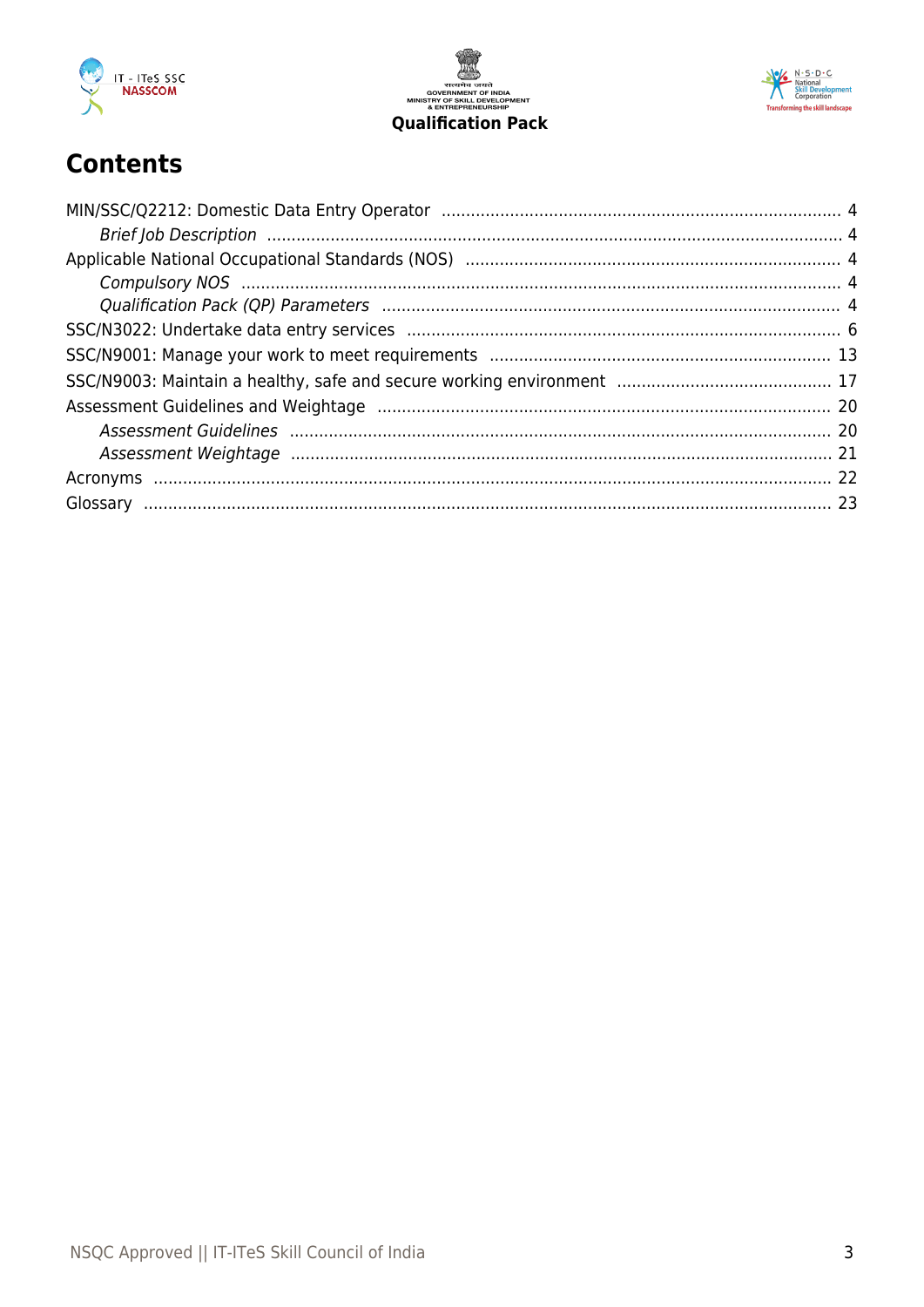





### <span id="page-3-0"></span>**MIN/SSC/Q2212: Domestic Data Entry Operator**

#### <span id="page-3-1"></span>**Brief Job Description**

Individuals are responsible to provide daily work reports and work on daily hour bases. The individual is responsible for electronic entry of data from the client side to the office site or vice-versa. Individual tasks vary depending on the size and structure of the organization.

#### **Personal Attributes**

This job requires the individual to have thorough knowledge of various technology trends and processes as well as have updated knowledge about database management systems and IT initiatives. The individual should have fast and accurate typing / data encoding. This job involves working in a personal computer, and appropriate software to enter accurate data regarding different issues like retrieving data from a computer or to a computer.

#### <span id="page-3-2"></span>**Applicable National Occupational Standards (NOS)**

#### <span id="page-3-3"></span>**Compulsory NOS:**

- 1. [SSC/N3022: Undertake data entry services](#page-5-0)
- 2. [SSC/N9001: Manage your work to meet requirements](#page-12-0)
- 3. [SSC/N9003: Maintain a healthy, safe and secure working environment](#page-16-0)

#### <span id="page-3-4"></span>**Qualification Pack (QP) Parameters**

| <b>Sector</b>                                                       | Mining                                   |
|---------------------------------------------------------------------|------------------------------------------|
| Sub-Sector                                                          |                                          |
| <b>Occupation</b>                                                   | Customer Relationship Management (CRM)   |
| <b>Country</b>                                                      | India                                    |
| <b>NSQF Level</b>                                                   | 4                                        |
| <b>Aligned to NCO/ISCO/ISIC Code</b>                                | NCO-2015/4132.0402                       |
| <b>Minimum Educational Qualification &amp;</b><br><b>Experience</b> | 10th Class with 0-6 Months of experience |
| <b>Minimum Level of Education for Training in</b><br><b>School</b>  | 8th Class                                |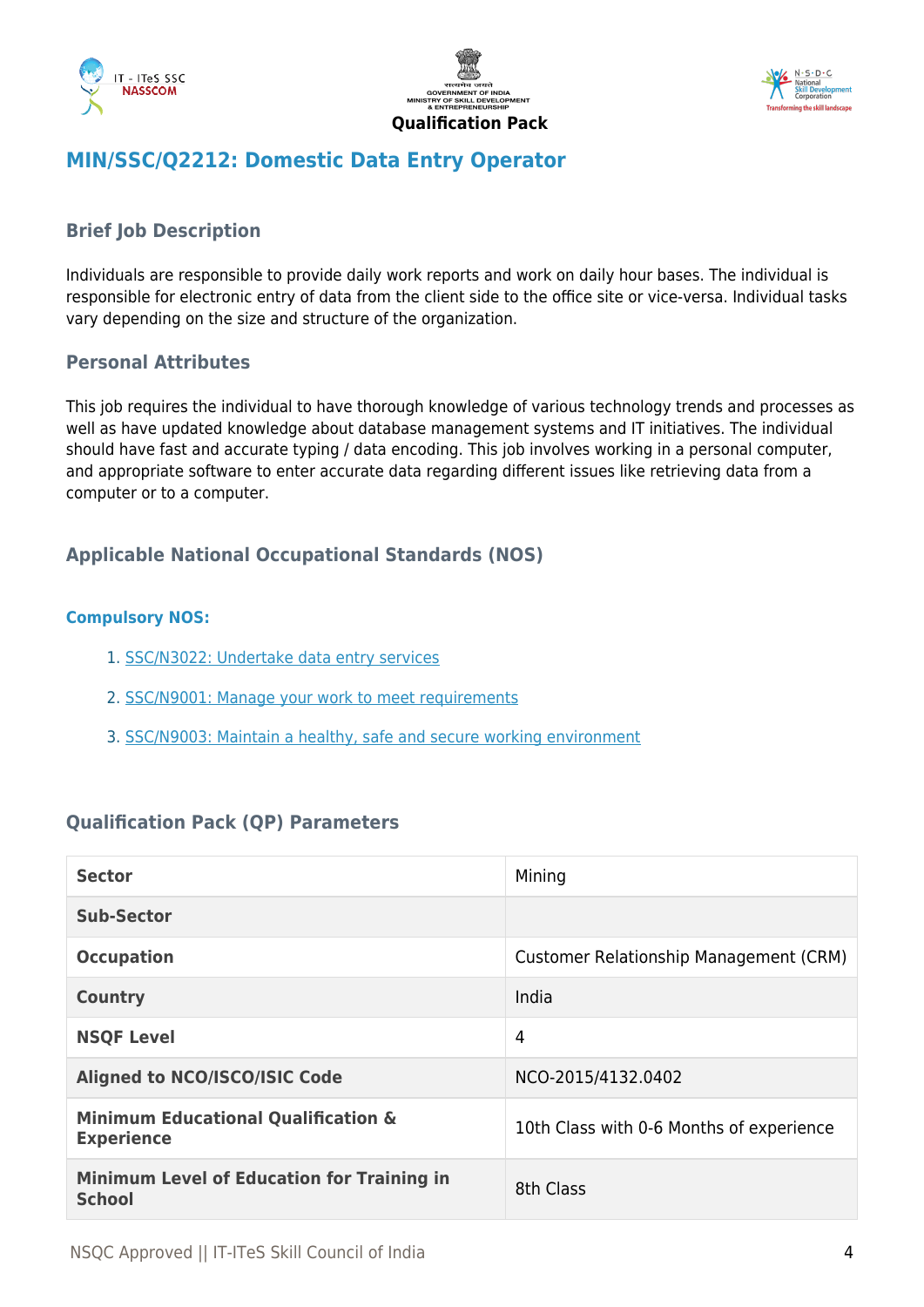





#### **Qualification Pack**

| <b>Pre-Requisite License or Training</b> | <b>NA</b>  |
|------------------------------------------|------------|
| <b>Minimum Job Entry Age</b>             | 18 Years   |
| <b>Last Reviewed On</b>                  | 31/03/2018 |
| <b>Next Review Date</b>                  | 31/03/2021 |
| <b>NSQC Approval Date</b>                | 19/05/2015 |
| <b>Version</b>                           | 1.0        |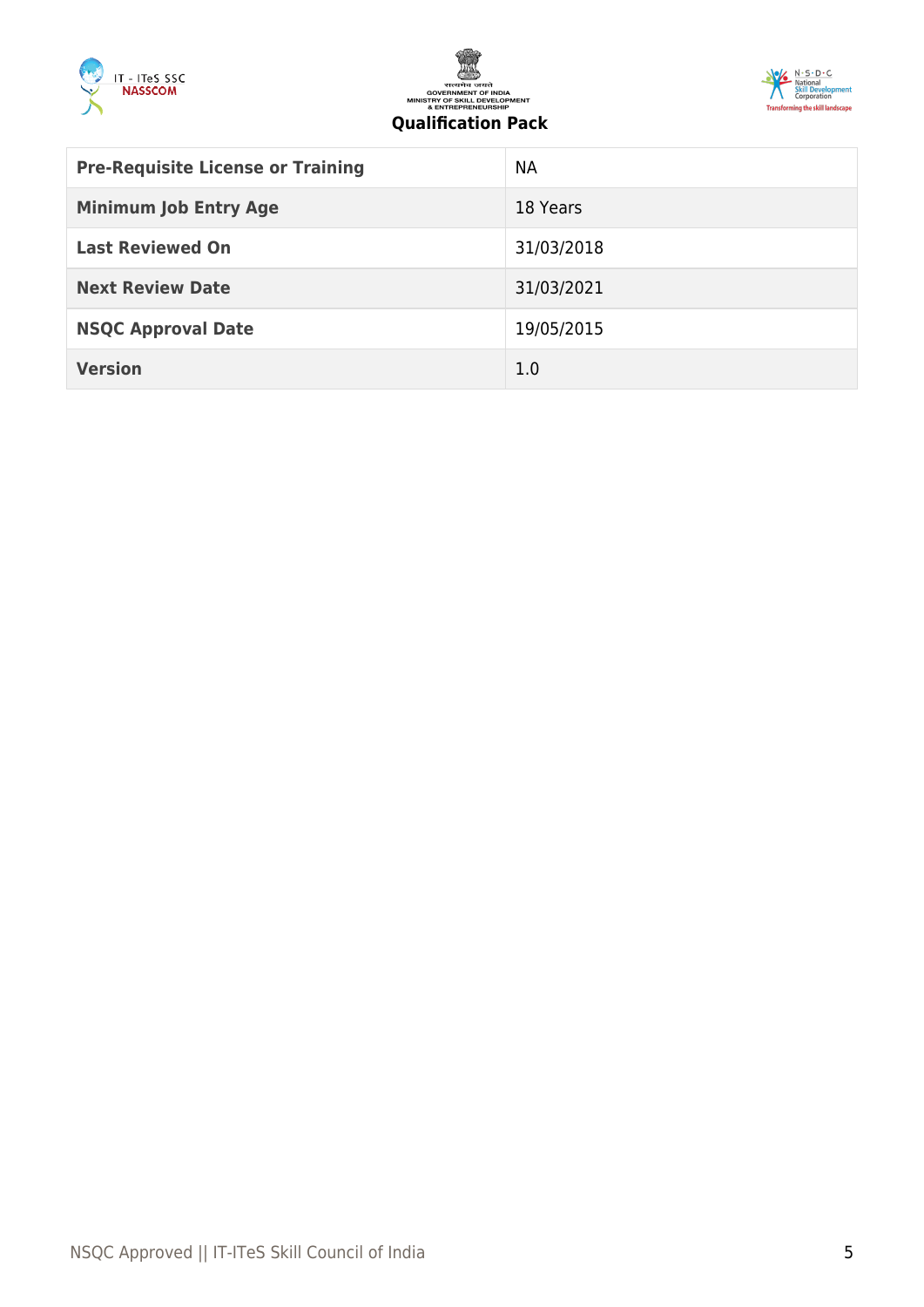





### <span id="page-5-0"></span>**SSC/N3022: Undertake data entry services**

#### **Description**

This unit is responsible for performing data entry work using a personal computer and appropriate software, entering, updating, researching, verifying and/or retrieving data into/from various systems, and ensuring the accuracy and confidentiality of information recorded..

#### **Scope**

This unit/task covers the following:

- Incidents may involve:
- storage
- databases
- applications
- security
- Problems about:
- networking/connectivity
- operating system/software
- installation/configuration
- computer hardware
- data entry errors may include:
- database error management
- database access management
- application installation
- security hardening
- Appropriate people:
- line manager
- supervisor
- subject matter experts

#### **Elements and Performance Criteria**

To be competent, the user/individual on the job must be able to:

- **PC1.** obtain sufficient information from the customer /client to understand the need and perform initial task
- **PC2.** assist the customer in providing right information to be entered
- **PC3.** provide the customer with a reasonable estimate time of entering data
- **PC4.** prioritize service requests according to organizational guidelines
- **PC5.** refer the problem to a competent technical support team if it cannot be resolved by the operator
- **PC6.** record and perform the service request accurately as per organizational processes and policies
- **PC7.** transcribes, enters, and verifies data from a variety of source material including financial, personnel, police and other records or reports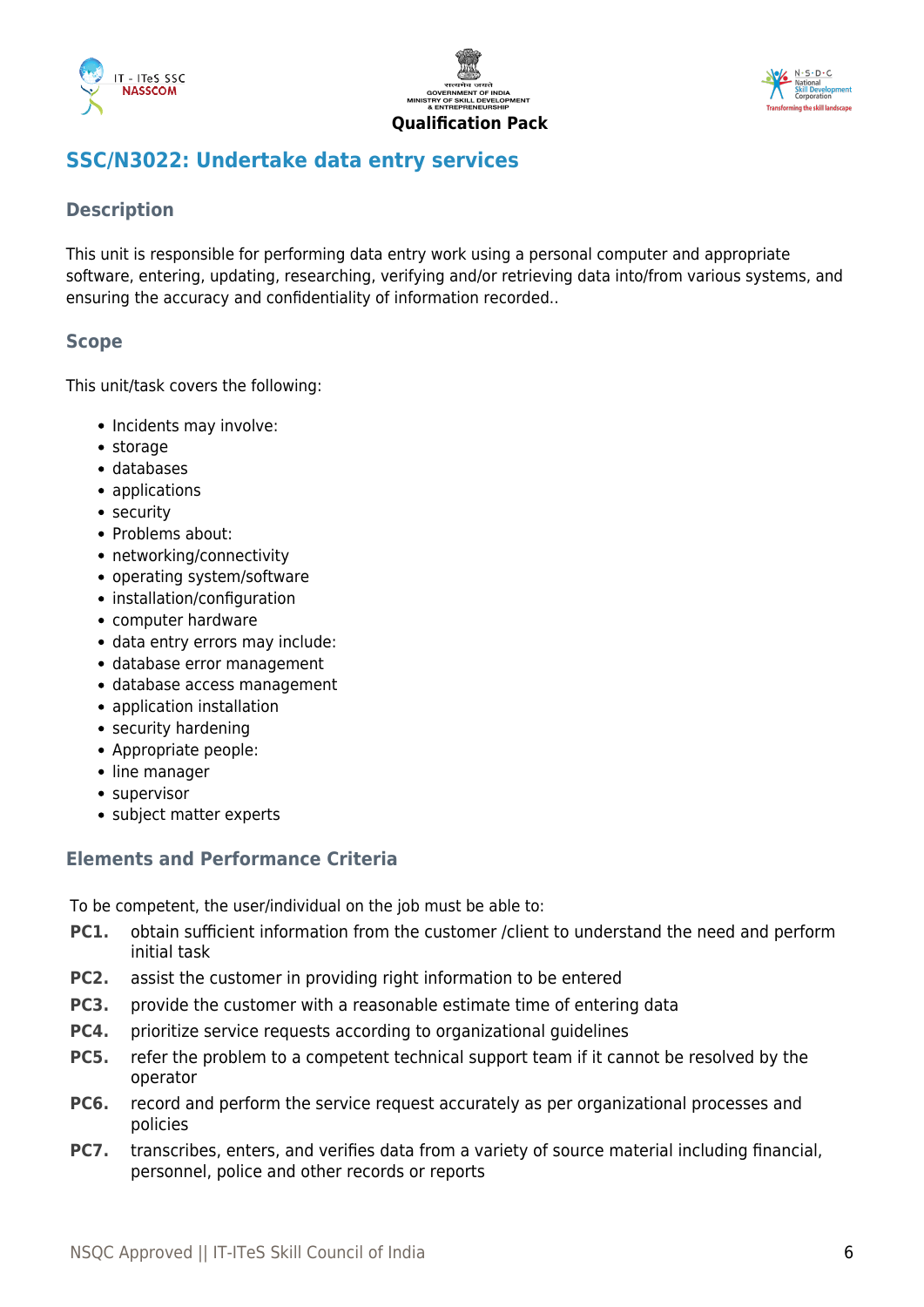





- **PC8.** receives source documents from various departments, public, agencies, etc. and verifies accuracy of material, prior to input
- **PC9.** transcribes selected data into a computer and scans source documents in accordance with specific program instructions
- **PC10.** compares transcribed data, as displayed on a visual screen, document and corrects any errors with the source
- **PC11.** obtain help or advice from specialist if the problem is outside his/her area of competence or experience
- **PC12.** determines the cause of error message while entering data and makes appropriate corrections
- **PC13.** maintains files of source documents or other information relative to data entered
- **PC14.** performs various related functions to insure that the computer is maintained in a neat and orderly manner
- **PC15.** assists in (or performs) the filing and storage of security and back up data files
- **PC16.** may perform various back-up or relief clerical duties as needed (i.e., switchboard, receptionist, fingerprinting, etc. )
- **PC17.** monitor the problem and keep the customer informed about progress or any delays in the process

#### **Knowledge and Understanding (KU)**

The individual on the job needs to know and understand:

- **KU1.** relevant legislation, standards, policies, and procedures followed in the company
- **KU2.** how to engage with both internal and external specialists for support in order to perform the desired task
- **KU3.** data entry procedures, tools, and techniques
- **KU4.** potential helpdesk customers and their typical requirements
- **KU5.** role and importance of the data entry operator in supporting business operations
- **KU6.** evaluate the adequacy of existing helpdesk feedback systems and suggest improvements
- **KU7.** basic understanding of computer and its terminology
- **KU8.** different software needed for report writing including MS office suit or opensource office
- **KU9.** basic and advance pc workstation configuration, maintenance, networking aswell as trouble shooting
- **KU10.** good knowledge of the operation and use of a standard alphanumeric keyboard
- **KU11.** how to compile simple reports from data entered and ability to make comparisons between them through use of various database managementsoftwares
- **KU12.** how to make error free data entry with the help of various software, devices, equipment
- **KU13.** typical problems raised by customers and their solutions, including workaround (alternate/situational) solutions
- **KU14.** typical response times and service times for problems
- **KU15.** the importance of documenting, classifying, prioritizing service requests,crowd management and others.
- **KU16.** helpdesk systems, policies, and procedures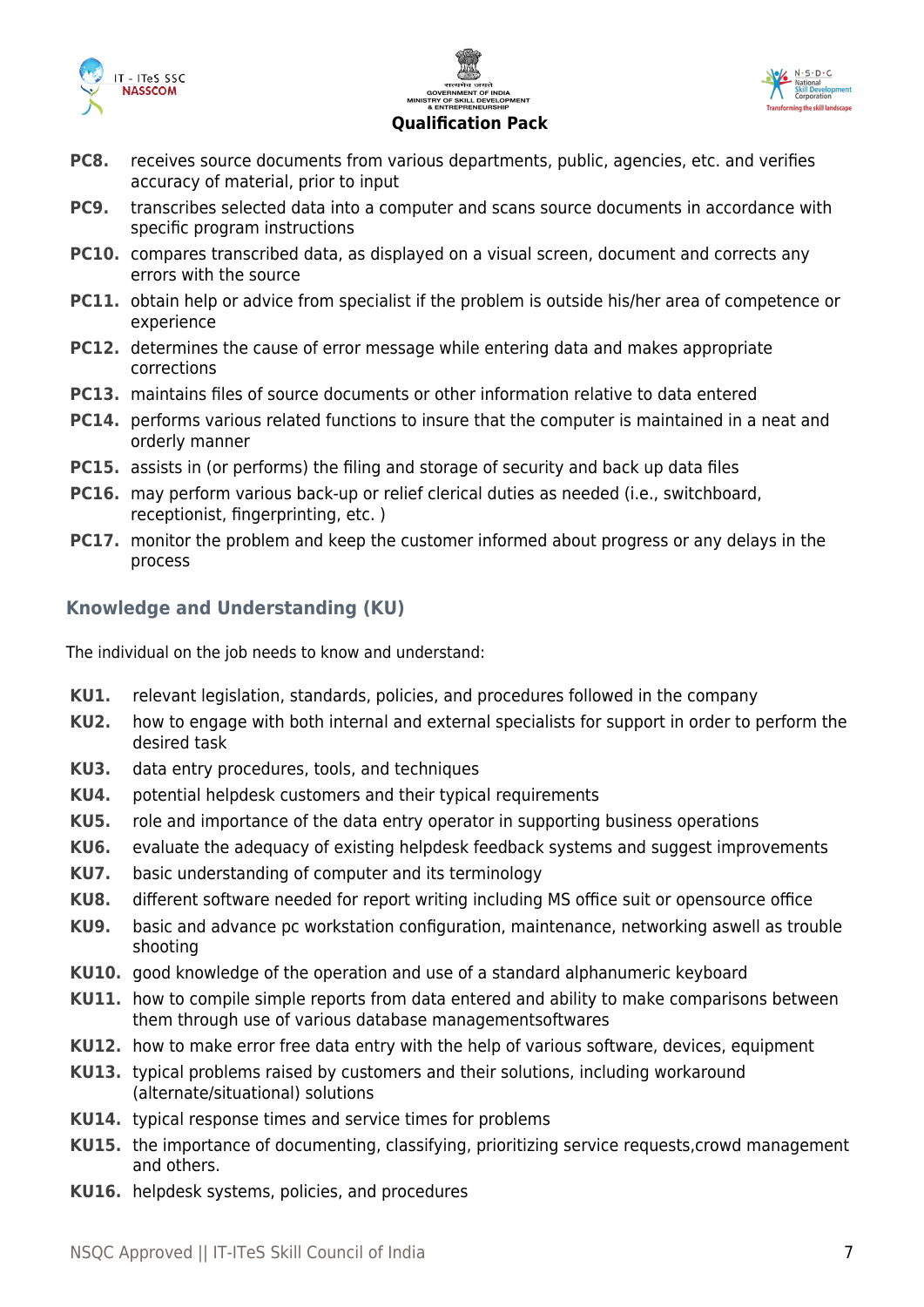





**KU17.** maintain a knowledge-base of the known problems

#### **Generic Skills (GS)**

User/individual on the job needs to know how to:

- **GS1.** document call logs, reports, task lists, and schedules with co-workers
- **GS2.** prepare status and progress reports
- **GS3.** write in at least one language
- **GS4.** read about the software and the documents, products and services with reference to the organization.
- **GS5.** keep abreast with the latest knowledge by reading newspaper , pamphlets, and product information sheets
- **GS6.** read comments, suggestions, and responses to frequently asked questions (FAQs) posted on the helpdesk portal
- **GS7.** discuss task lists, schedules, and work-loads with co-workers
- **GS8.** question customers appropriately in order to understand the nature of theproblem and make a diagnosis
- **GS9.** give clear instructions to customers and perform the task
- **GS10.** keep customers informed about progress
- **GS11.** avoid using jargon, slang or acronyms when communicating with a customer, unless it is required
- **GS12.** follow rule-based decision-making processes
- **GS13.** identify anomalies in data
- **GS14.** make a decision on a suitable course of action or response
- **GS15.** plan and organize your work to achieve targets and deadlines
- **GS16.** work effectively in a customer facing environment
- **GS17.** carry out rule-based transactions in line with customer-specific guidelines/procedures/rules and service level agreements
- **GS18.** check that your own and/or your peers work meets customer requirements
- **GS19.** apply problem-solving approaches in different situations
- **GS20.** refer anomalies to the supervisor
- **GS21.** seek clarification on problems from others
- **GS22.** analyze data and activities
- **GS23.** configure data and disseminate relevant information to others
- **GS24.** pass on relevant information to others
- **GS25.** provide opinions on work in a detailed and constructive way
- **GS26.** apply balance judgments to different situations
- **GS27.** apply good attention to detail
- **GS28.** check your work is complete and free from errors
- **GS29.** get your work checked by others
- **GS30.** contribute to the quality of team working
- **GS31.** work independently in a team environment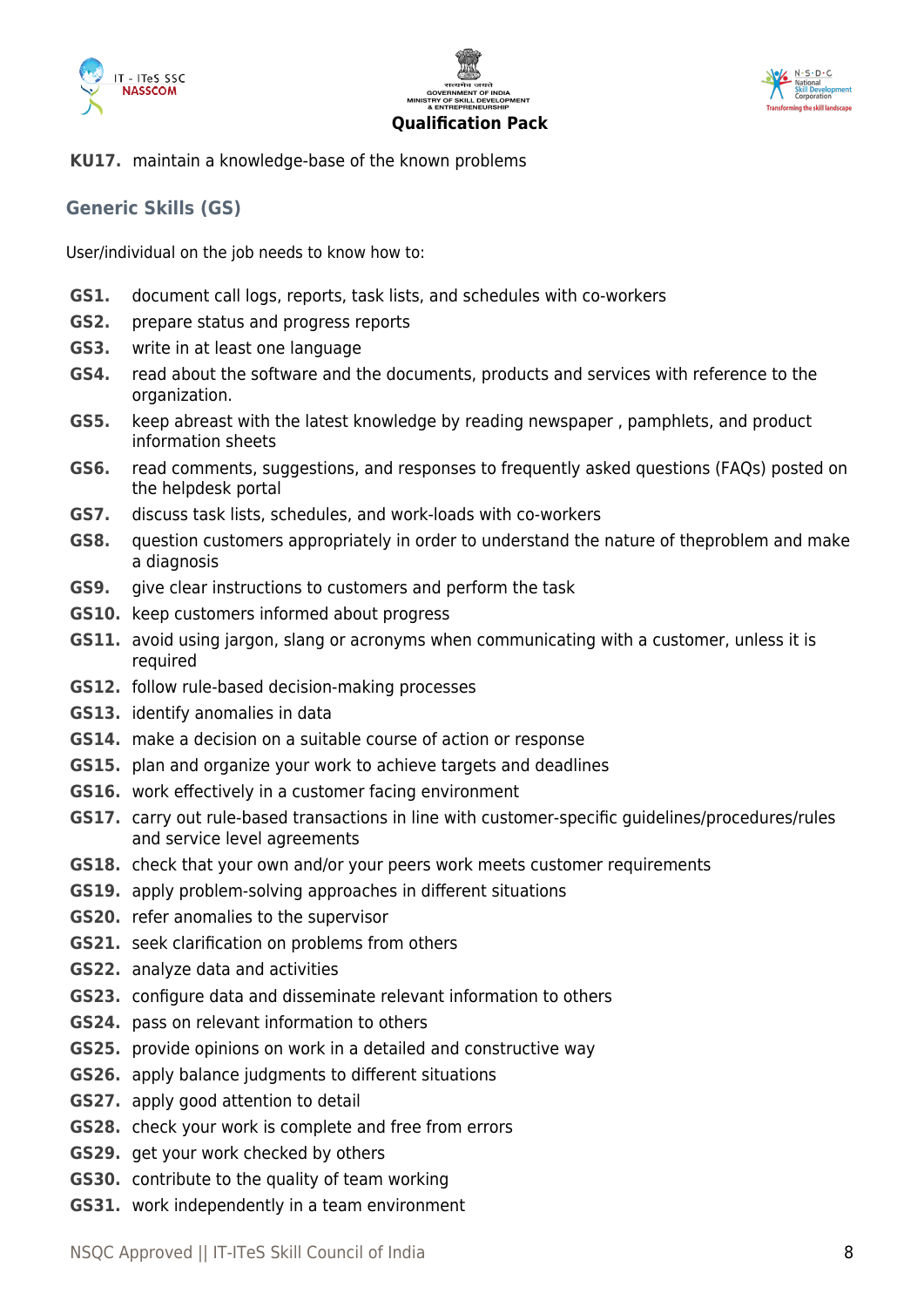





- **GS32.** work independently and collaboratively
- **GS33.** source and use coding standards, ticketing tools and utilities/tools
- **GS34.** use information technology effectively to input and/or extract data accurately
- **GS35.** identify and refer anomalies in data
- **GS36.** store and retrieve information
- **GS37.** agree objectives and work requirements
- **GS38.** keep up to date with changes, procedures and practices in your field of expertise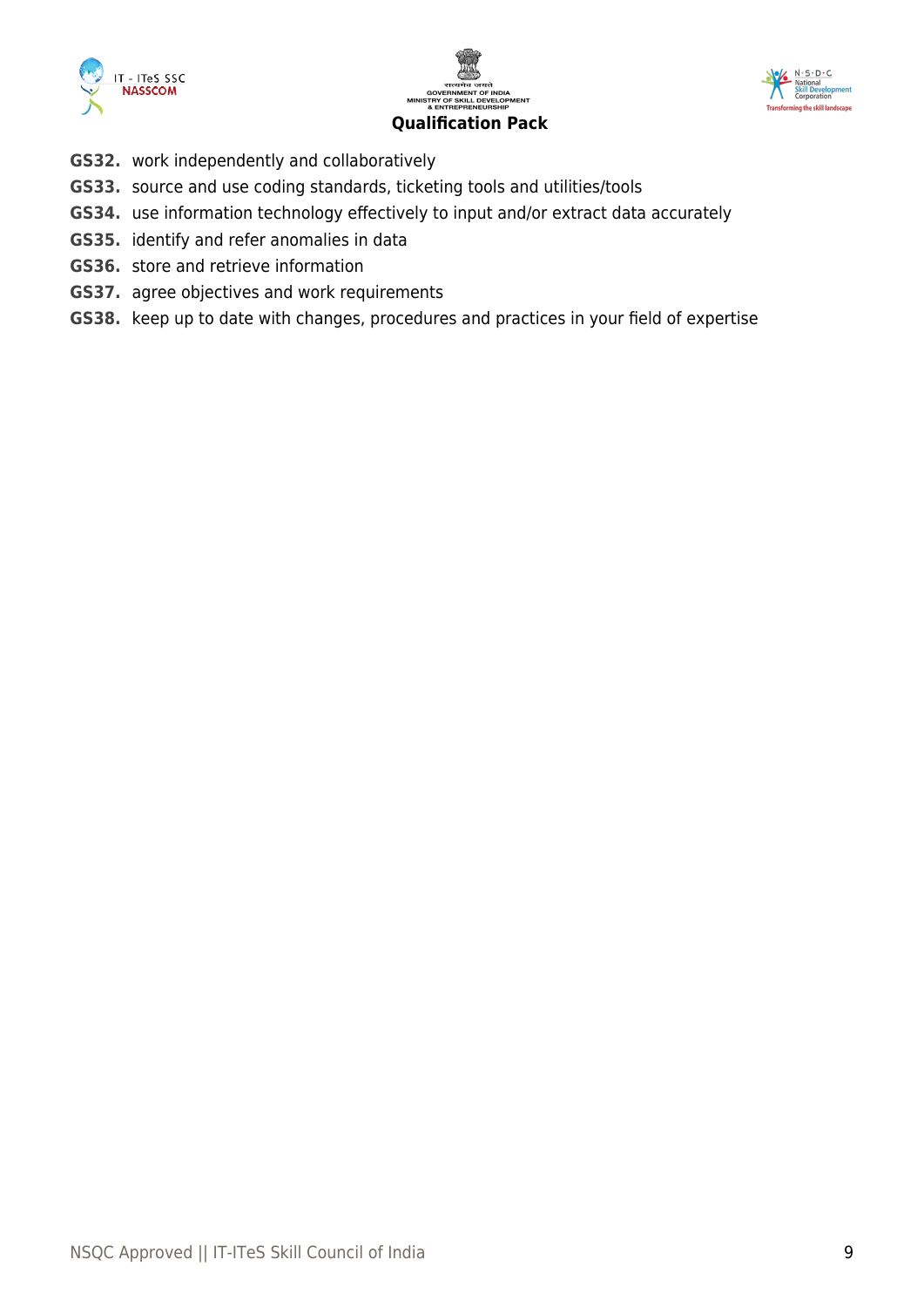





#### **Assessment Criteria**

| <b>Assessment Criteria for Outcomes</b>                                                                                                                 | <b>Theory</b><br><b>Marks</b> | <b>Practical</b><br><b>Marks</b> | <b>Project</b><br><b>Marks</b> | <b>Viva</b><br><b>Marks</b> |
|---------------------------------------------------------------------------------------------------------------------------------------------------------|-------------------------------|----------------------------------|--------------------------------|-----------------------------|
|                                                                                                                                                         | 88                            | 212                              |                                |                             |
| <b>PC1.</b> obtain sufficient information from the<br>customer / client to understand the need and<br>perform initial task                              |                               | 31.25                            |                                |                             |
| <b>PC2.</b> assist the customer in providing right<br>information to be entered                                                                         |                               | 31.25                            |                                |                             |
| PC3. provide the customer with a reasonable<br>estimate time of entering data                                                                           |                               | 12.5                             |                                |                             |
| PC4. prioritize service requests according to<br>organizational guidelines                                                                              |                               | 6.25                             |                                |                             |
| PC5. refer the problem to a competent technical<br>support team if it cannot be resolved by the<br>operator                                             |                               | 6.25                             |                                |                             |
| PC6. record and perform the service request<br>accurately as per organizational processes and<br>policies                                               |                               | 6.25                             |                                |                             |
| PC7. transcribes, enters, and verifies data from a<br>variety of source material including financial,<br>personnel, police and other records or reports |                               | 25                               |                                |                             |
| <b>PC8.</b> receives source documents from various<br>departments, public, agencies, etc. and verifies<br>accuracy of material, prior to input          |                               | 6.25                             |                                |                             |
| <b>PC9.</b> transcribes selected data into a computer<br>and scans source documents in accordance with<br>specific program instructions                 |                               | 25                               |                                |                             |
| PC10. compares transcribed data, as displayed<br>on a visual screen, document and corrects any<br>errors with the source                                | 13                            | 24.5                             |                                |                             |
| PC11. obtain help or advice from specialist if the<br>problem is outside his/her area of competence or<br>experience                                    |                               | 12.5                             |                                |                             |
| <b>PC12.</b> determines the cause of error message<br>while entering data and makes appropriate<br>corrections                                          | 12.5                          |                                  |                                |                             |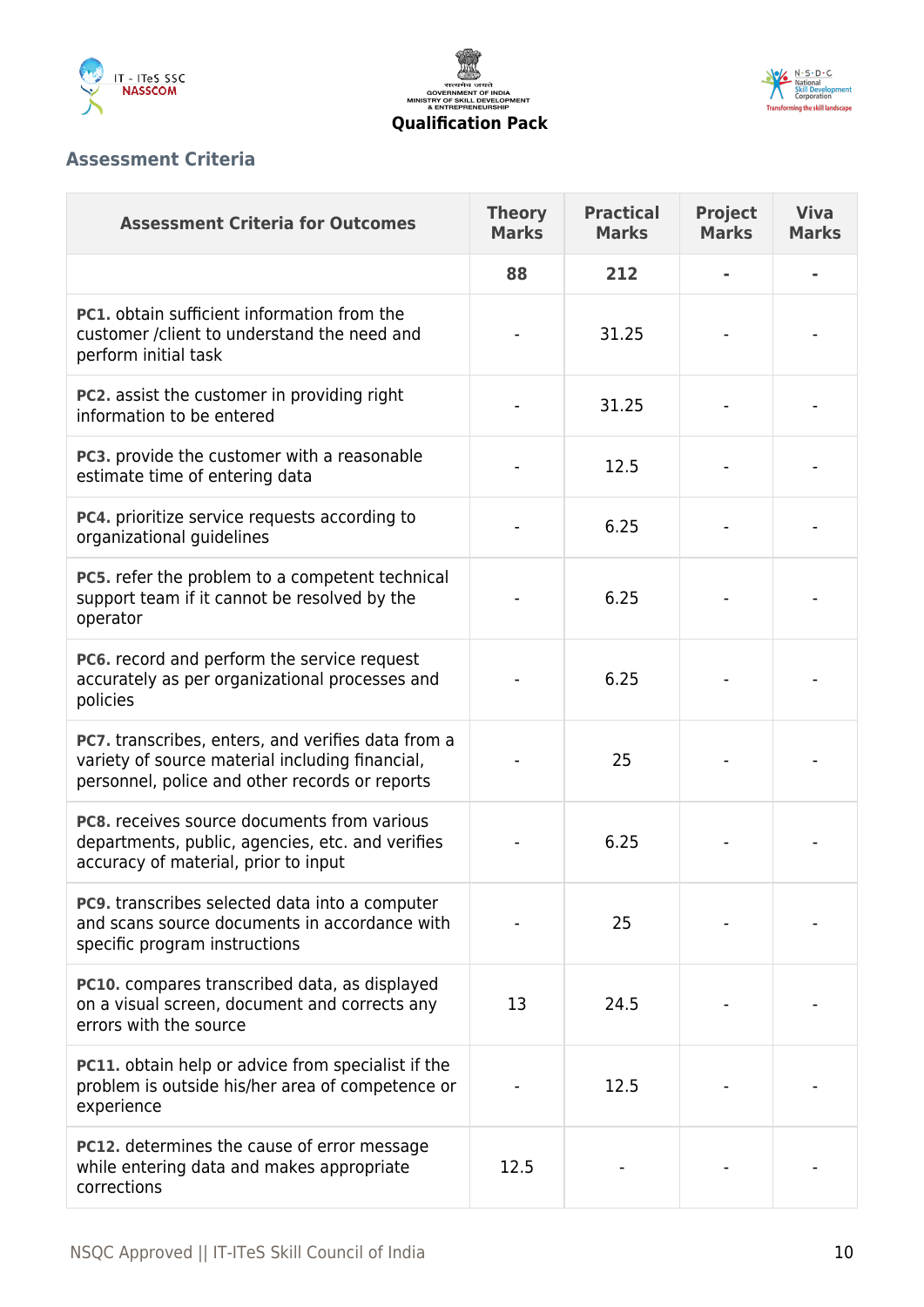





| <b>Assessment Criteria for Outcomes</b>                                                                                                    | <b>Theory</b><br><b>Marks</b> | <b>Practical</b><br><b>Marks</b> | <b>Project</b><br><b>Marks</b> | <b>Viva</b><br><b>Marks</b> |
|--------------------------------------------------------------------------------------------------------------------------------------------|-------------------------------|----------------------------------|--------------------------------|-----------------------------|
| <b>PC13.</b> maintains files of source documents or<br>other information relative to data entered                                          | 12.5                          |                                  |                                |                             |
| <b>PC14.</b> performs various related functions to<br>insure that the computer is maintained in a neat<br>and orderly manner               | 25                            |                                  |                                |                             |
| <b>PC15.</b> assists in (or performs) the filing and<br>storage of security and back up data files                                         | 25                            |                                  |                                |                             |
| <b>PC16.</b> may perform various back-up or relief<br>clerical duties as needed (i.e., switchboard,<br>receptionist, fingerprinting, etc.) |                               | 12.5                             |                                |                             |
| <b>PC17.</b> monitor the problem and keep the<br>customer informed about progress or any delays<br>in the process                          |                               | 12.5                             |                                |                             |
| <b>NOS Total</b>                                                                                                                           | 88                            | 212                              |                                |                             |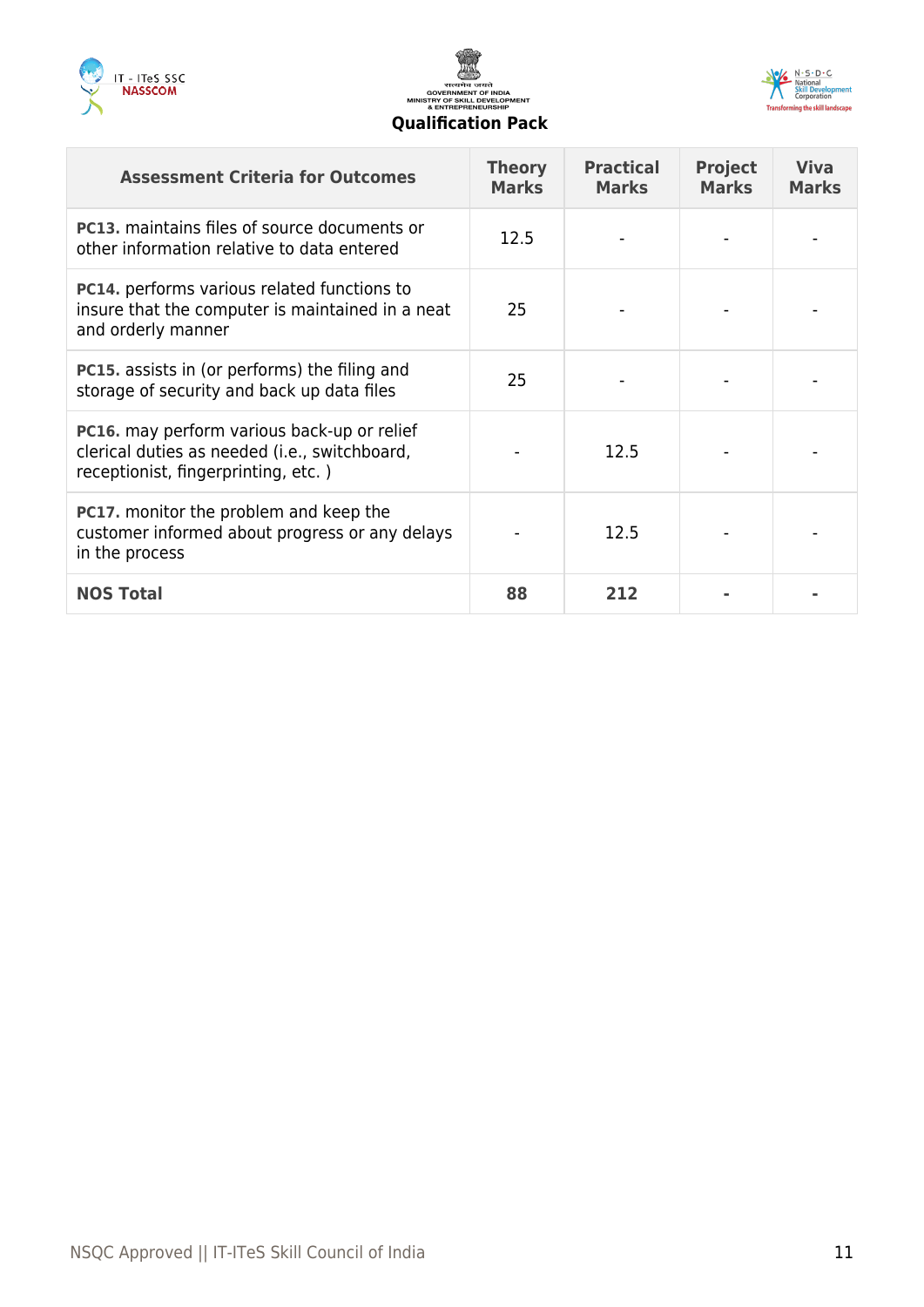





### **National Occupational Standards (NOS) Parameters**

| <b>NOS Code</b>            | <b>SSC/N3022</b>                              |
|----------------------------|-----------------------------------------------|
| <b>NOS Name</b>            | Undertake data entry services                 |
| <b>Sector</b>              | <b>IT-ITeS</b>                                |
| <b>Sub-Sector</b>          | <b>Business Process Management</b>            |
| <b>Occupation</b>          | <b>Customer Relationship Management (CRM)</b> |
| <b>NSQF Level</b>          | $\overline{4}$                                |
| <b>Credits</b>             | <b>TBD</b>                                    |
| <b>Version</b>             | 1.0                                           |
| <b>Last Reviewed Date</b>  | 31/03/2018                                    |
| <b>Next Review Date</b>    | 31/03/2019                                    |
| <b>NSQC Clearance Date</b> |                                               |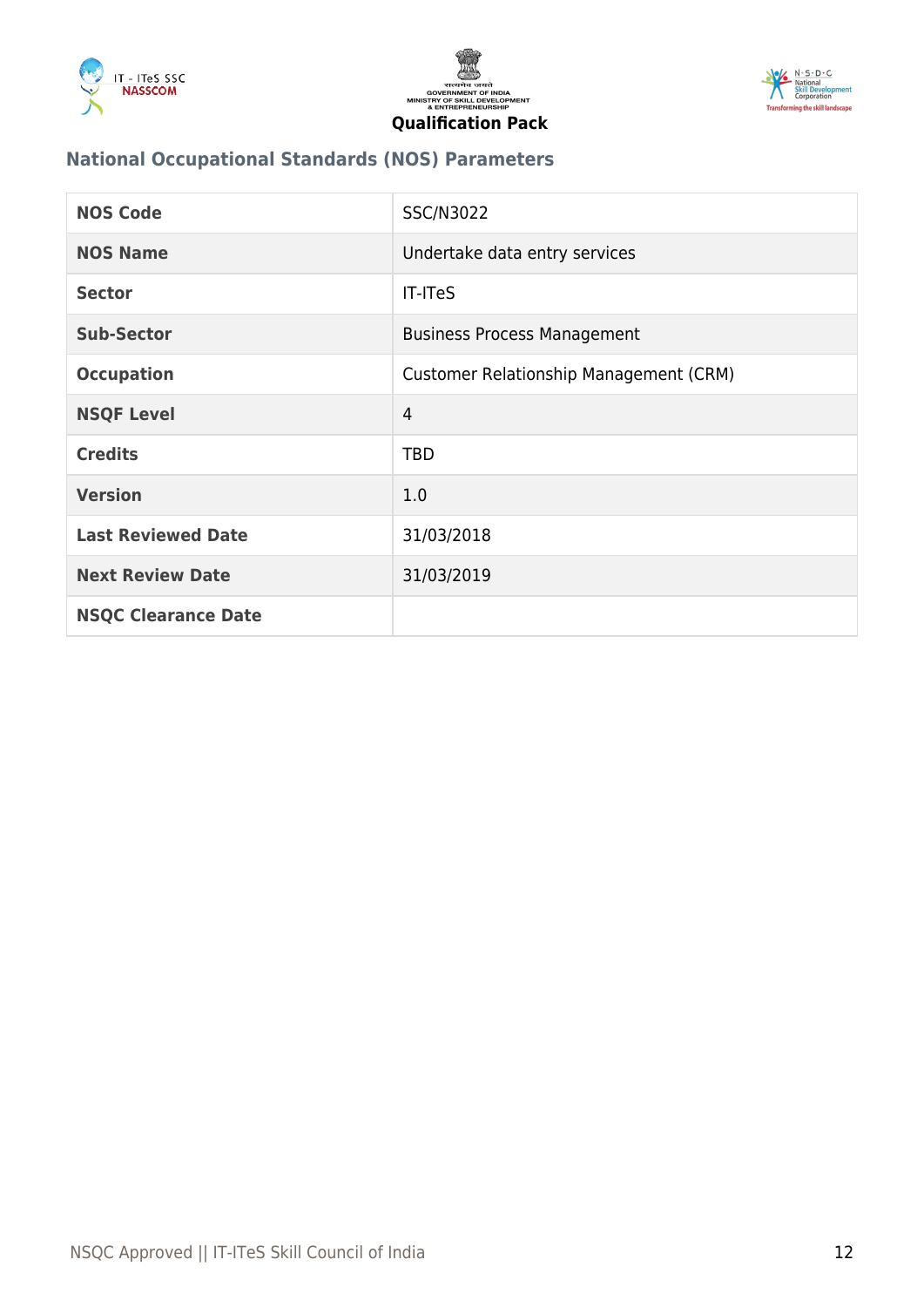





#### **Qualification Pack**

#### <span id="page-12-0"></span>**SSC/N9001: Manage your work to meet requirements**

#### **Description**

This unit is about planning and organizing your work in order to complete it to the required standards on time.

#### **Scope**

This unit/task covers the following: Work requirements:

- activities (what you are required to do)
- deliverables (the outputs of your work)
- quantity (the volume of work you are expected to complete)
- standards (what is acceptable performance, including compliance with Service Level Agreements)
- timing (when your work needs to be completed) Appropriate people:
- line manager
- the person requesting the work
- members of the team/department
- members from other teams/departments Resources:
- equipment
- materials
- information

#### **Elements and Performance Criteria**

To be competent, the user/individual on the job must be able to:

- **PC1.** establish and agree your work requirements with appropriate people
- **PC2.** keep your immediate work area clean and tidy
- **PC3.** utilize your time effectively
- **PC4.** use resources correctly and efficiently
- **PC5.** treat confidential information correctly
- **PC6.** work in line with your organizations policies and procedures
- **PC7.** work within the limits of your job role
- **PC8.** obtain guidance from appropriate people, where necessary
- **PC9.** ensure your work meets the agreed requirements

#### **Knowledge and Understanding (KU)**

The individual on the job needs to know and understand:

- **KU1.** your organizations policies, procedures and priorities for your area of work and your role and responsibilities in carrying out your work
- **KU2.** limits of your responsibilities and when to involve others
- **KU3.** your specific work requirements and who these must be agreed with
- **KU4.** the importance of having a tidy work area and how to do this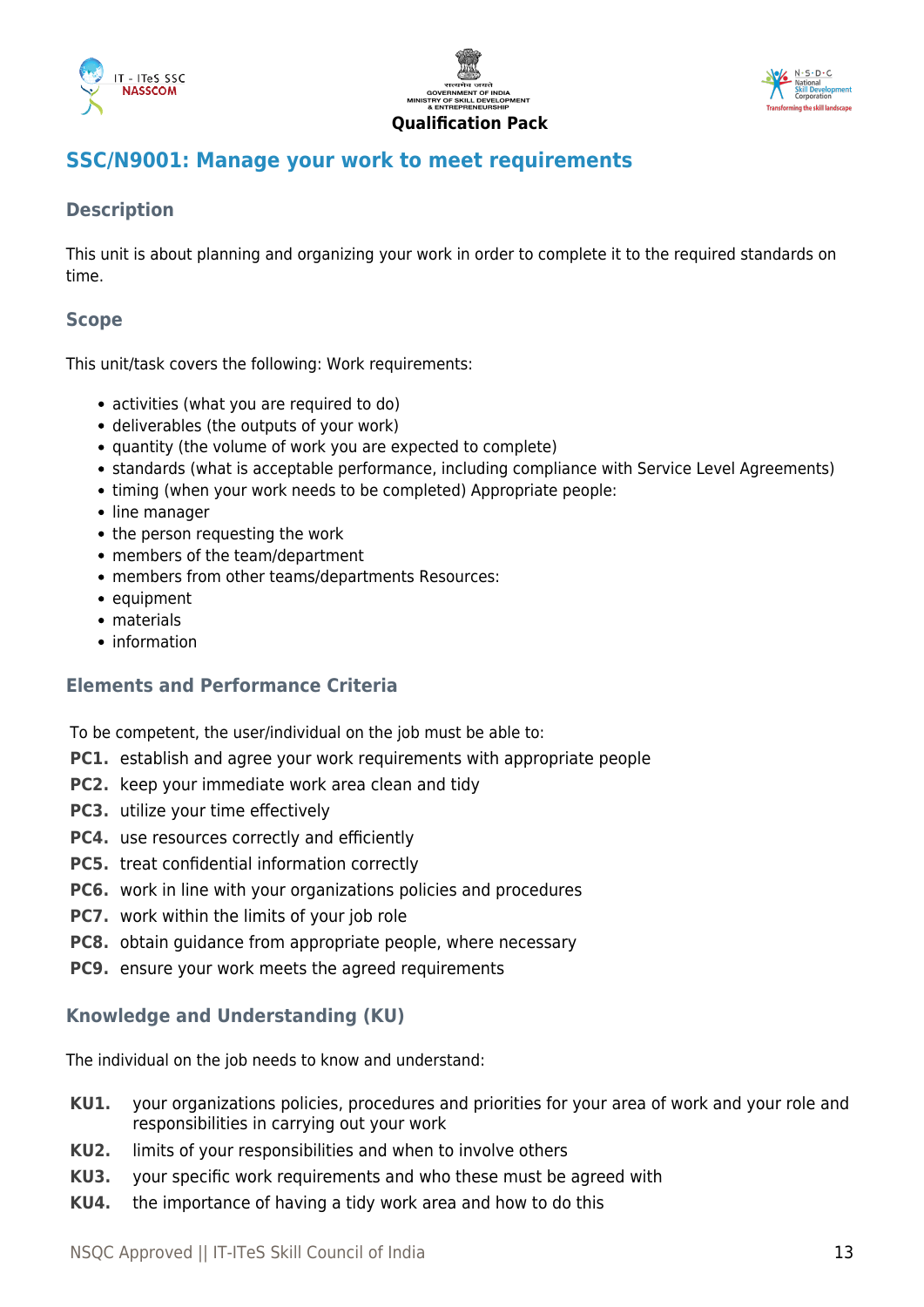





- **KU5.** how to prioritize your workload according to urgency and importance and the benefits of this
- **KU6.** your organizations policies and procedures for dealing with confidential information and the importance of complying with these
- **KU7.** the purpose of keeping others updated with the progress of your work
- **KU8.** who to obtain guidance from and the typical circumstances when this may be required
- **KU9.** the purpose and value of being flexible and adapting work plans to reflect change
- **KU10.** the importance of completing work accurately and how to do this
- **KU11.** appropriate timescales for completing your work and the implications of not meeting these for you and the organization
- **KU12.** resources needed for your work and how to obtain and use these

#### **Generic Skills (GS)**

User/individual on the job needs to know how to:

- **GS1.** complete accurate work with attention to detail
- **GS2.** read instructions, guidelines, procedures, rules and service level agreements
- **GS3.** ask for clarification and advice from line managers
- **GS4.** communicate orally with colleagues
- **GS5.** make decisions on suitable courses
- **GS6.** plan and organize your work to achieve targets and deadlines
- **GS7.** agree objectives and work requirements
- **GS8.** deliver consistent and reliable service to customers
- **GS9.** check your own work meets customer requirements
- **GS10.** refer anomalies to the line manager
- **GS11.** seek clarification on problems from others
- **GS12.** provide relevant information to others
- **GS13.** analyze needs, requirements and dependencies in order to meet your work requirements
- **GS14.** apply judgments to different situations
- **GS15.** check your work is complete and free from errors
- **GS16.** get your work checked by peers
- **GS17.** work effectively in a team environment
- **GS18.** use information technology effectively, to input and/or extract data accurately
- **GS19.** identify and refer anomalies in data
- **GS20.** store and retrieve information
- **GS21.** keep up to date with changes, procedures and practices in your role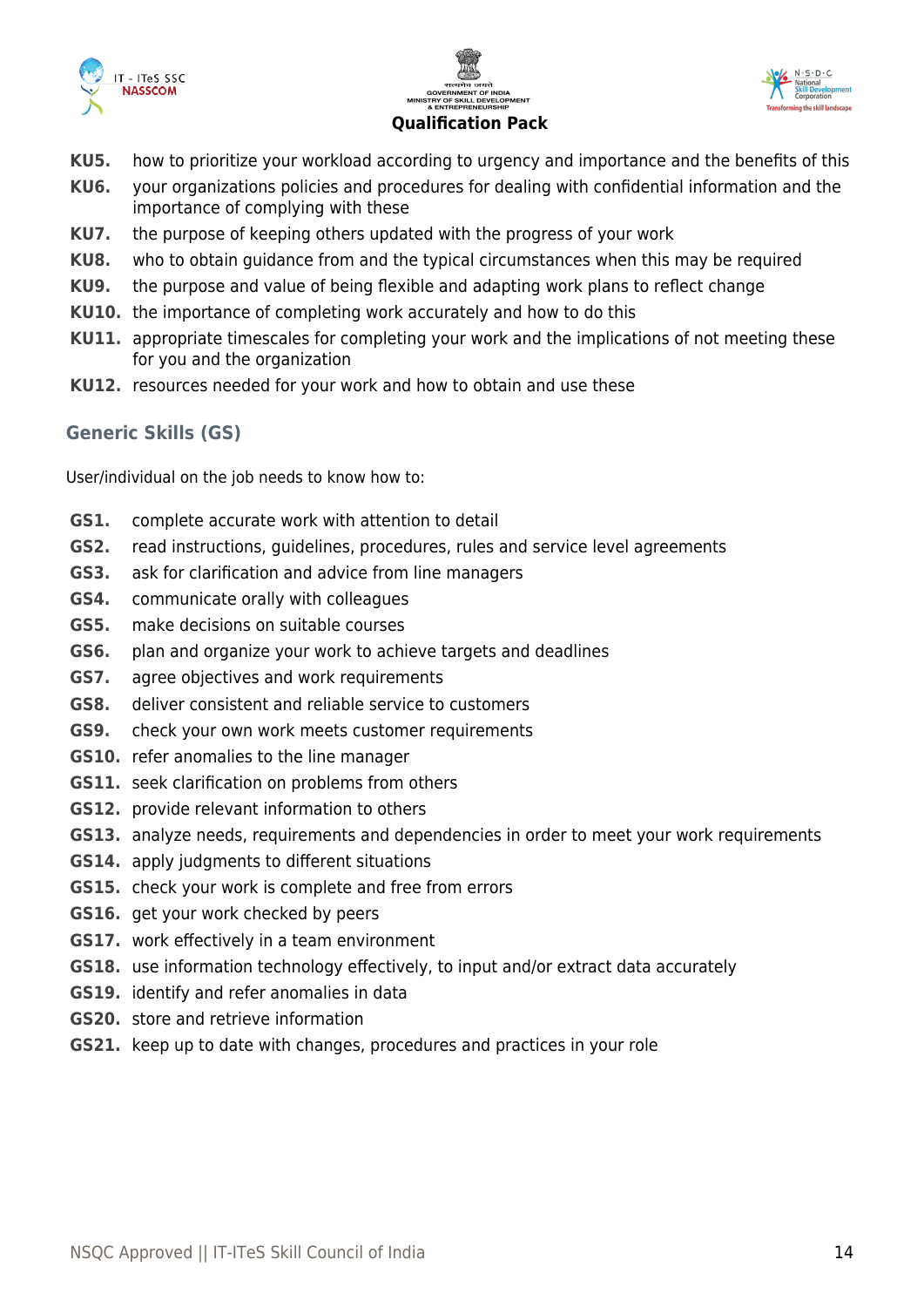





#### **Assessment Criteria**

| <b>Assessment Criteria for Outcomes</b>                                    | <b>Theory</b><br><b>Marks</b> | <b>Practical</b><br><b>Marks</b> | <b>Project</b><br><b>Marks</b> | <b>Viva</b><br><b>Marks</b> |
|----------------------------------------------------------------------------|-------------------------------|----------------------------------|--------------------------------|-----------------------------|
|                                                                            | 25                            | 75                               |                                |                             |
| PC1. establish and agree your work<br>requirements with appropriate people |                               | 6.25                             |                                |                             |
| PC2. keep your immediate work area<br>clean and tidy                       | 6.25                          | 6.25                             |                                |                             |
| PC3. utilize your time effectively                                         | 6.25                          | 6.25                             |                                |                             |
| PC4. use resources correctly and<br>efficiently                            | 6.25                          | 12.5                             |                                |                             |
| <b>PC5.</b> treat confidential information<br>correctly                    |                               | 6.25                             |                                |                             |
| PC6. work in line with your organizations<br>policies and procedures       |                               | 12.5                             |                                |                             |
| PC7. work within the limits of your job role                               |                               | 6.25                             |                                |                             |
| PC8. obtain guidance from appropriate<br>people, where necessary           |                               | 6.25                             |                                |                             |
| PC9. ensure your work meets the agreed<br>requirements                     | 6.25                          | 12.5                             |                                |                             |
| <b>NOS Total</b>                                                           | 25                            | 75                               |                                |                             |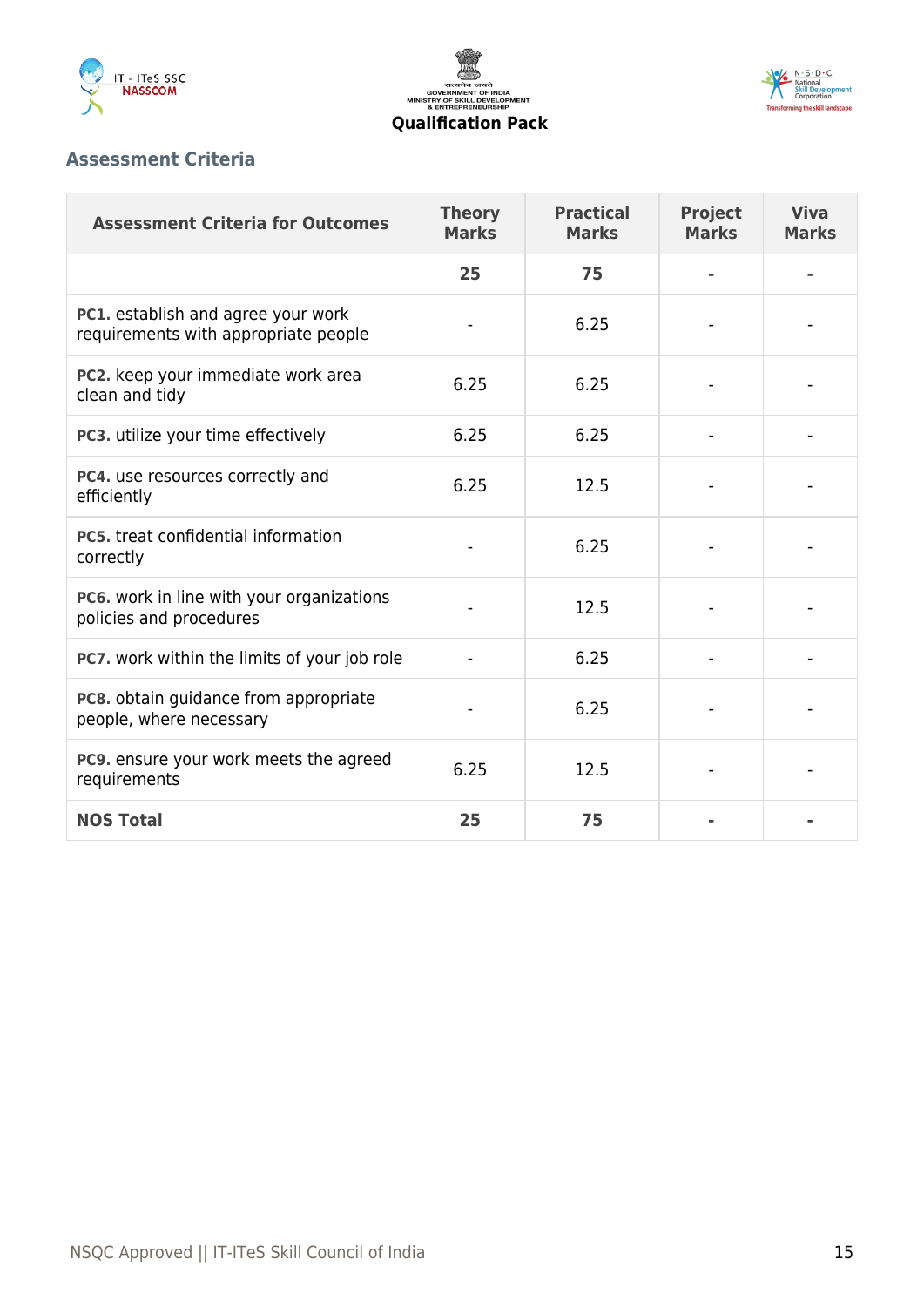





### **National Occupational Standards (NOS) Parameters**

| <b>NOS Code</b>            | SSC/N9001                             |
|----------------------------|---------------------------------------|
| <b>NOS Name</b>            | Manage your work to meet requirements |
| <b>Sector</b>              | <b>IT-ITeS</b>                        |
| <b>Sub-Sector</b>          | <b>IT Services</b>                    |
| <b>Occupation</b>          | Across all occupations                |
| <b>NSQF Level</b>          | 4                                     |
| <b>Credits</b>             | <b>TBD</b>                            |
| <b>Version</b>             | 1.0                                   |
| <b>Last Reviewed Date</b>  | 31/03/2018                            |
| <b>Next Review Date</b>    | 31/03/2019                            |
| <b>NSQC Clearance Date</b> |                                       |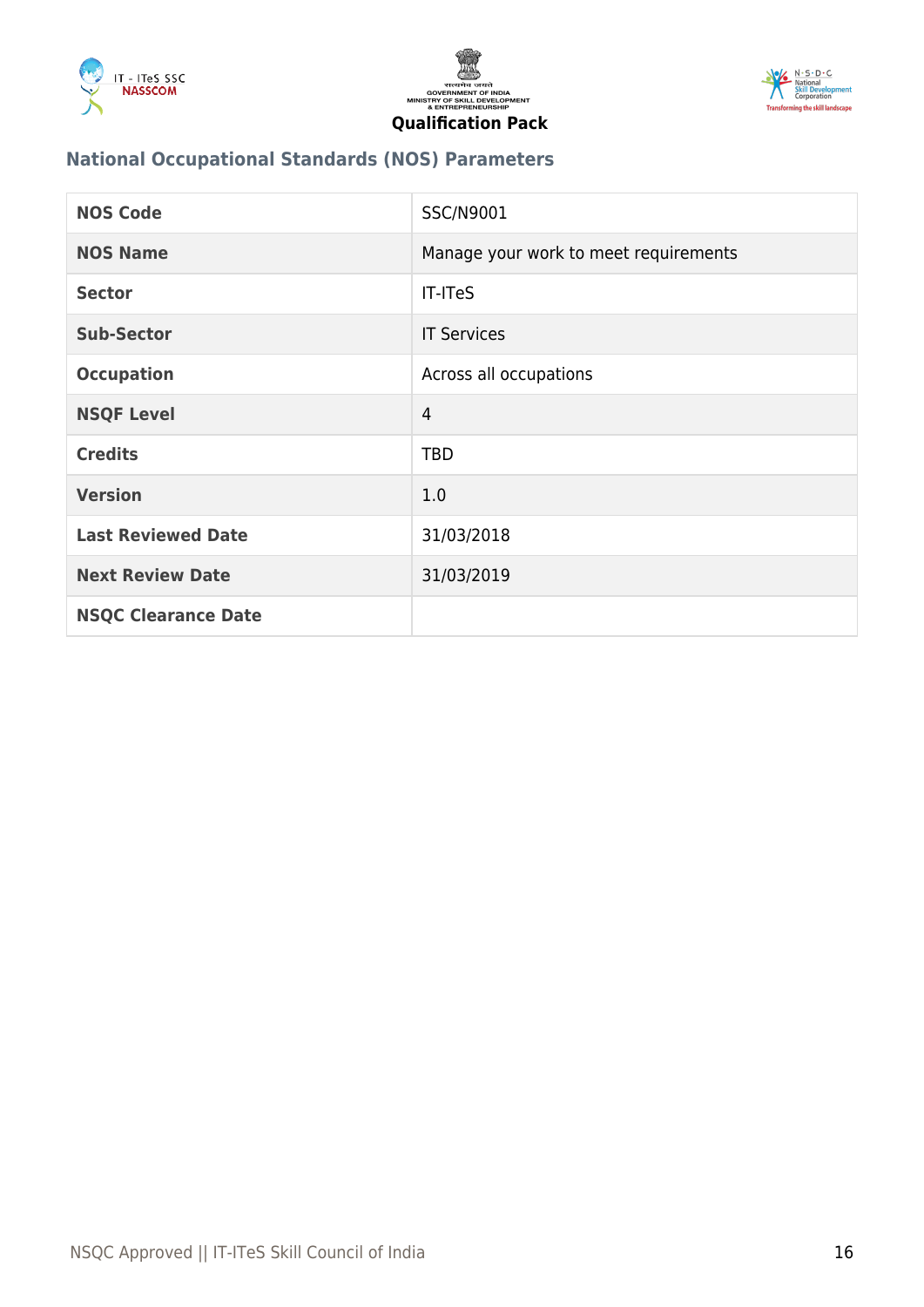





### <span id="page-16-0"></span>**SSC/N9003: Maintain a healthy, safe and secure working environment**

#### **Description**

This unit is about monitoring your working environment and making sure it meets requirements for health, safety and security

#### **Scope**

This unit/task covers the following: Emergency procedures:

- · Illness
- Accidents
- Fires
- other reasons to evacuate the premises
- breaches of security

#### **Elements and Performance Criteria**

To be competent, the user/individual on the job must be able to:

- **PC1.** comply with your organizations current health, safety and security policies and procedures
- **PC2.** report any identified breaches in health, safety, and security policies and procedures to the designated person
- **PC3.** identify and correct any hazards that you can deal with safely, competently and within the limits of your authority
- **PC4.** report any hazards that you are not competent to deal with to the relevant person in line with organizational procedures and warn other people who may be affected
- **PC5.** follow your organizations emergency procedures promptly, calmly, and efficiently
- **PC6.** identify and recommend opportunities for improving health, safety, and security to the designated person
- **PC7.** complete any health and safety records legibly and accurately

#### **Knowledge and Understanding (KU)**

The individual on the job needs to know and understand:

- **KU1.** legislative requirements and organizations procedures for health, safety and security and your role and responsibilities in relation to this
- **KU2.** what is meant by a hazard, including the different types of health and safety hazards that can be found in the workplace
- **KU3.** how and when to report hazards
- **KU4.** limits of your responsibility for dealing with hazards
- **KU5.** your organizations emergency procedures for different emergency situations and the importance of following these
- **KU6.** the importance of maintaining high standards of health, safety and security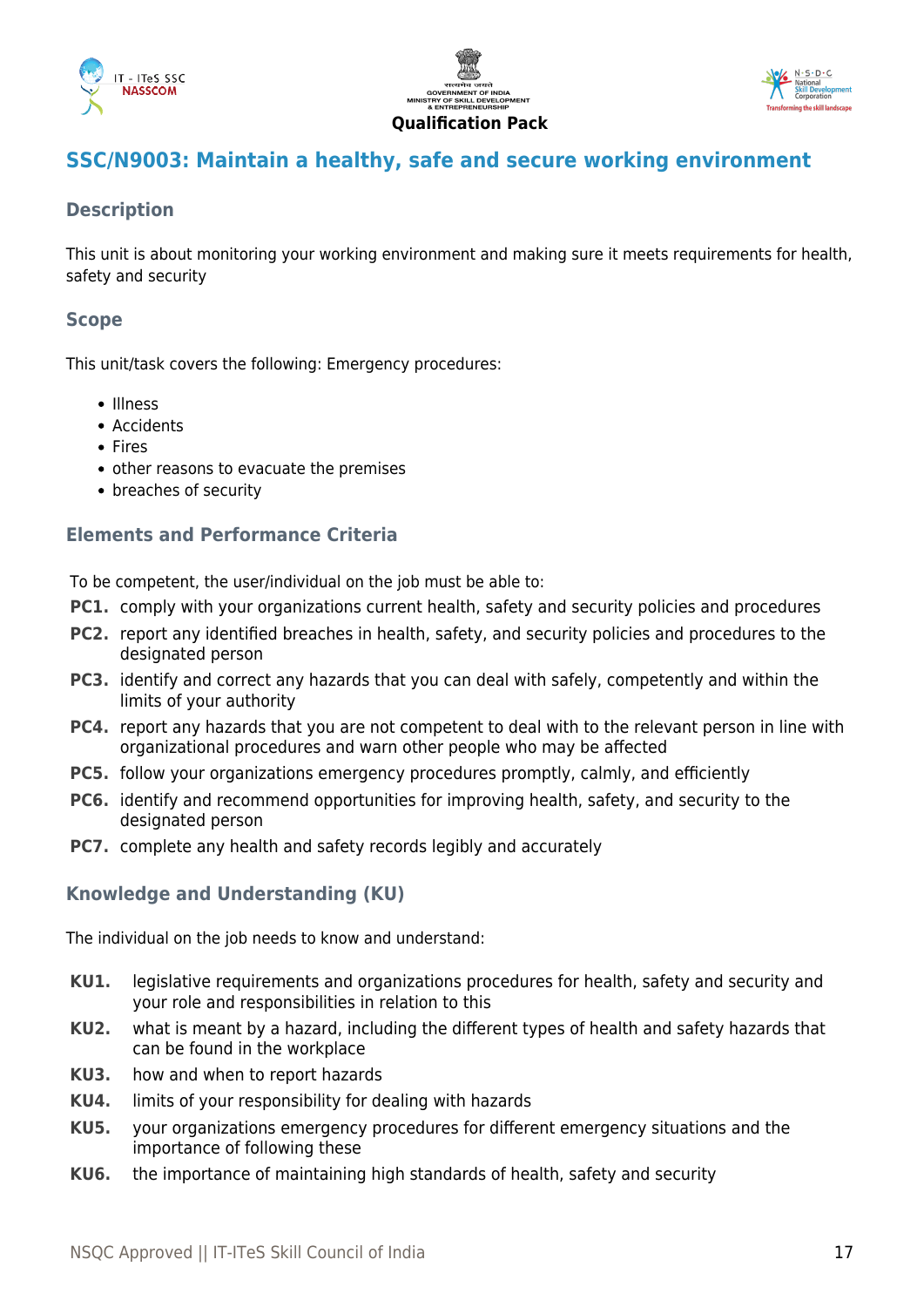





#### **KU7.** implications that any non-compliance with health, safety and security may have on individuals and the organization

- **KU8.** different types of breaches in health, safety and security and how and when to report these
- **KU9.** evacuation procedures for workers and visitors
- **KU10.** how to summon medical assistance and the emergency services, where necessary
- **KU11.** how to use the health, safety and accident reporting procedures and the importance of these
- **KU12.** government agencies in the areas of safety, health and security and their norms and services

#### **Generic Skills (GS)**

User/individual on the job needs to know how to:

- **GS1.** complete accurate, well written work with attention to detail
- **GS2.** read instructions, guidelines, procedures, rules and service level agreements
- **GS3.** listen effectively and orally communicate information accurately
- **GS4.** make decisions on suitable courses of action
- **GS5.** plan and organize your work to meet health, safety and security requirements
- **GS6.** build and maintain positive and effective relationships with colleagues and customers
- **GS7.** apply problem solving approaches in different situations
- **GS8.** analyze data and activities
- **GS9.** apply balanced judgments to different situations
- **GS10.** check your work is complete and free from errors
- **GS11.** get your work checked by peers
- **GS12.** work effectively in a team environment
- **GS13.** identify and refer anomalies
- **GS14.** help reach agreements with colleagues
- **GS15.** keep up to date with changes, procedures and practices in your role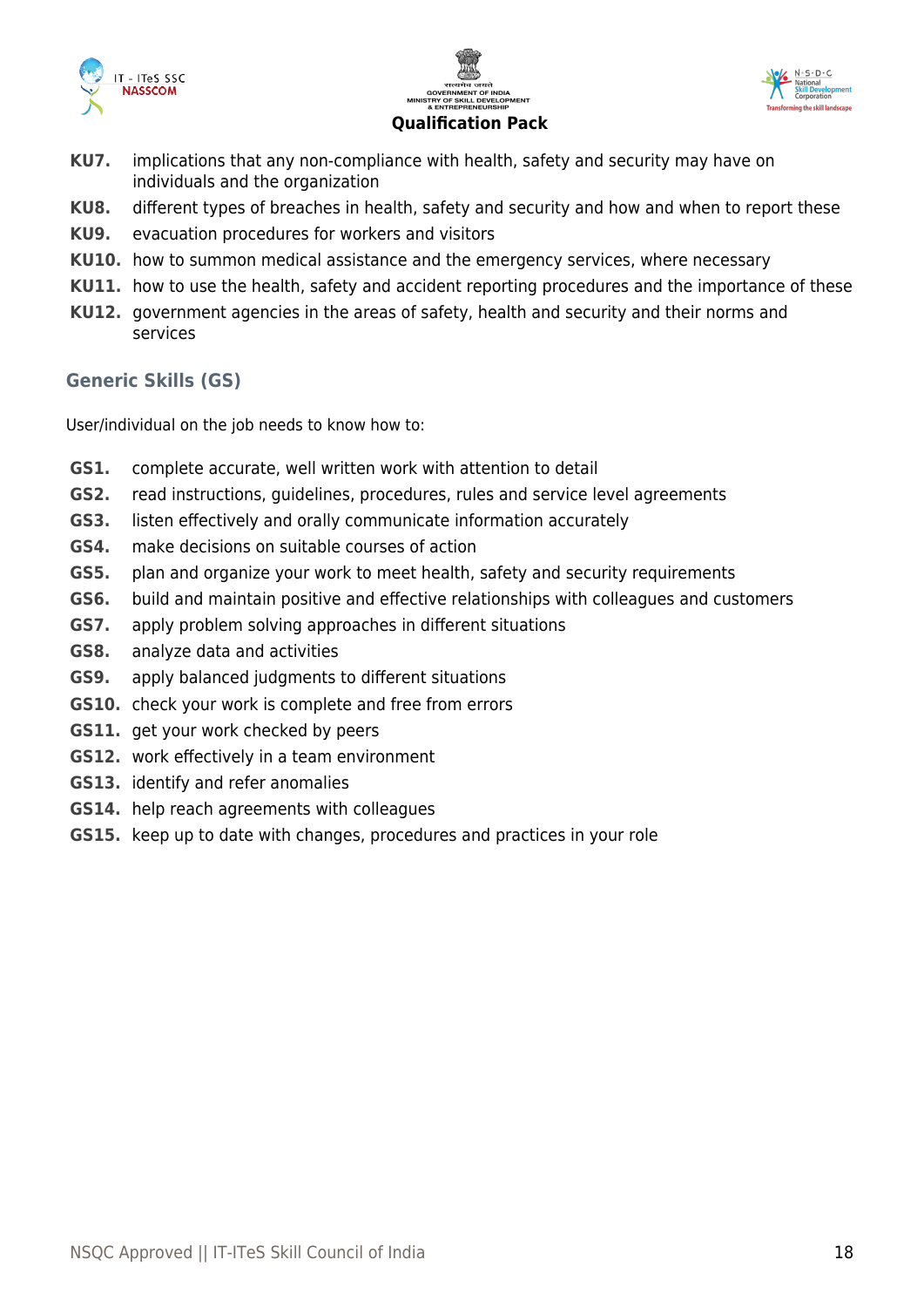





#### **Assessment Criteria**

| <b>Assessment Criteria for Outcomes</b>                                                                                                                                          | <b>Theory</b><br><b>Marks</b> | <b>Practical</b><br><b>Marks</b> | <b>Project</b><br><b>Marks</b> | <b>Viva</b><br><b>Marks</b> |
|----------------------------------------------------------------------------------------------------------------------------------------------------------------------------------|-------------------------------|----------------------------------|--------------------------------|-----------------------------|
|                                                                                                                                                                                  | 30                            | 70                               |                                |                             |
| PC1. comply with your organizations current<br>health, safety and security policies and<br>procedures                                                                            | 10                            | 10                               |                                |                             |
| PC2. report any identified breaches in health,<br>safety, and security policies and procedures to<br>the designated person                                                       |                               | 10                               |                                |                             |
| PC3. identify and correct any hazards that you<br>can deal with safely, competently and within<br>the limits of your authority                                                   | 10                            | 10                               |                                |                             |
| PC4. report any hazards that you are not<br>competent to deal with to the relevant person<br>in line with organizational procedures and warn<br>other people who may be affected |                               | 10                               |                                |                             |
| <b>PC5.</b> follow your organizations emergency<br>procedures promptly, calmly, and efficiently                                                                                  | 10                            | 10                               |                                |                             |
| PC6. identify and recommend opportunities for<br>improving health, safety, and security to the<br>designated person                                                              |                               | 10                               |                                |                             |
| PC7. complete any health and safety records<br>legibly and accurately                                                                                                            |                               | 10                               |                                |                             |
| <b>NOS Total</b>                                                                                                                                                                 | 30                            | 70                               |                                |                             |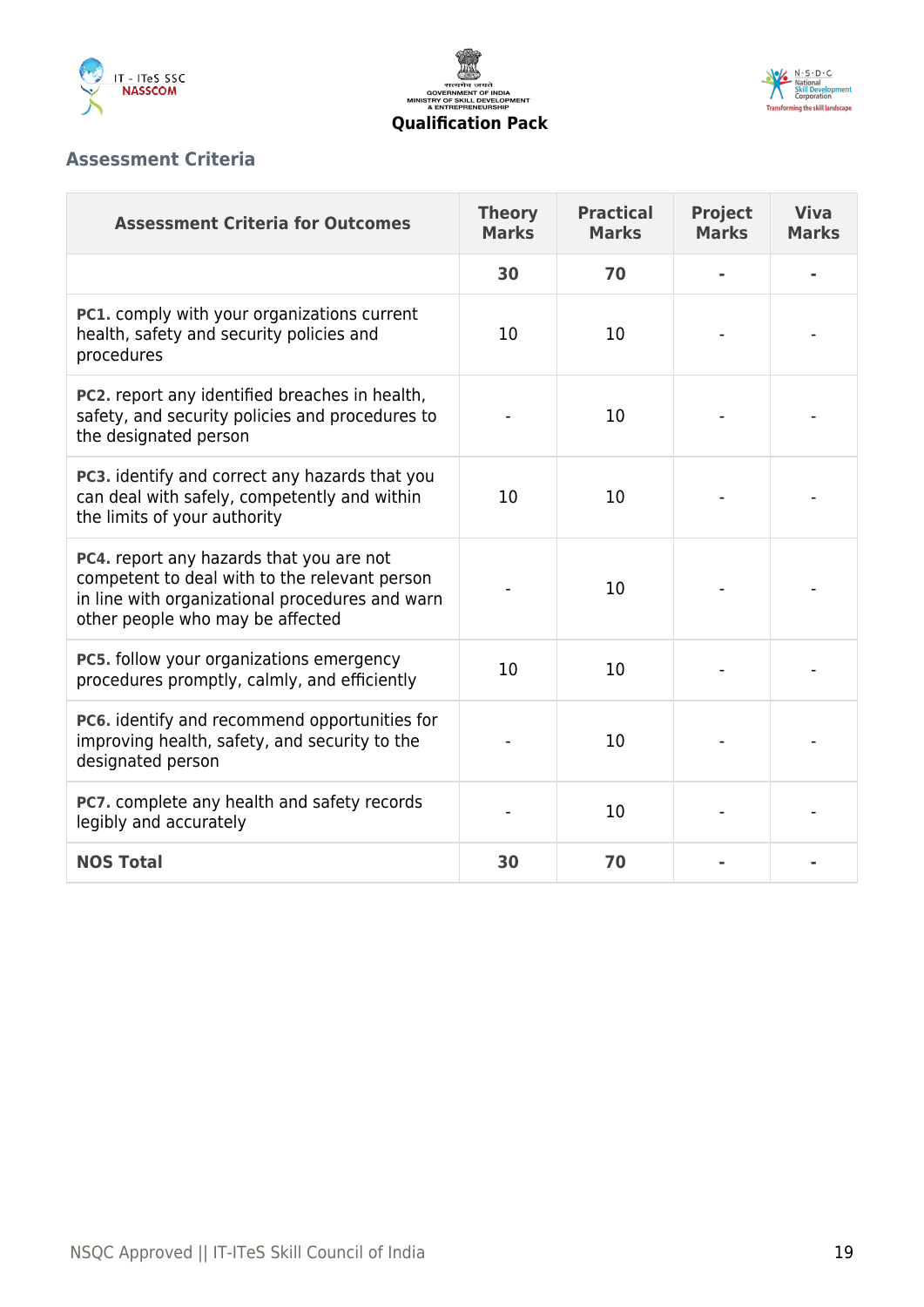





#### **National Occupational Standards (NOS) Parameters**

| <b>NOS Code</b>            | SSC/N9003                                               |
|----------------------------|---------------------------------------------------------|
| <b>NOS Name</b>            | Maintain a healthy, safe and secure working environment |
| <b>Sector</b>              | <b>IT-ITeS</b>                                          |
| <b>Sub-Sector</b>          | <b>IT Services</b>                                      |
| <b>Occupation</b>          | Across all occupations                                  |
| <b>NSQF Level</b>          | $\overline{4}$                                          |
| <b>Credits</b>             | <b>TBD</b>                                              |
| <b>Version</b>             | 1.0                                                     |
| <b>Last Reviewed Date</b>  | 31/03/2018                                              |
| <b>Next Review Date</b>    | 31/03/2019                                              |
| <b>NSQC Clearance Date</b> |                                                         |

### <span id="page-19-1"></span><span id="page-19-0"></span>Assessment Guidelines and Assessment Weightage

#### **Assessment Guidelines**

1.Criteria for assessment for each Qualification Pack will be created by the Sector Skill Council. Each Performance Criteria (PC) (PC) will be assigned marks proportional to its importance in NOS. SSC will also lay down proportion of marks for Theory and Skills Practical for each PC.

2. The assessment for the theory part will be based on knowledge bank of questions created by the SSC.

3. Individual assessment agencies will create unique question papers for theory part for each candidate at each examination/training center (as per assessment criteria below).

4. Individual assessment agencies will create unique evaluations for skill practical for every student at each examination/ training center based on these criteria.

5. In case of successfully passing only certain number of NOSs, the trainee is eligible to take subsequent assessment on the balance NOS's to pass the Qualification Pack.

6. In case of unsuccessful completion, the trainee may seek reassessment on the Qualification Pack

#### **Minimum Aggregate Passing % at QP Level : 70**

(**Please note**: Every Trainee should score a minimum aggregate passing percentage as specified above, to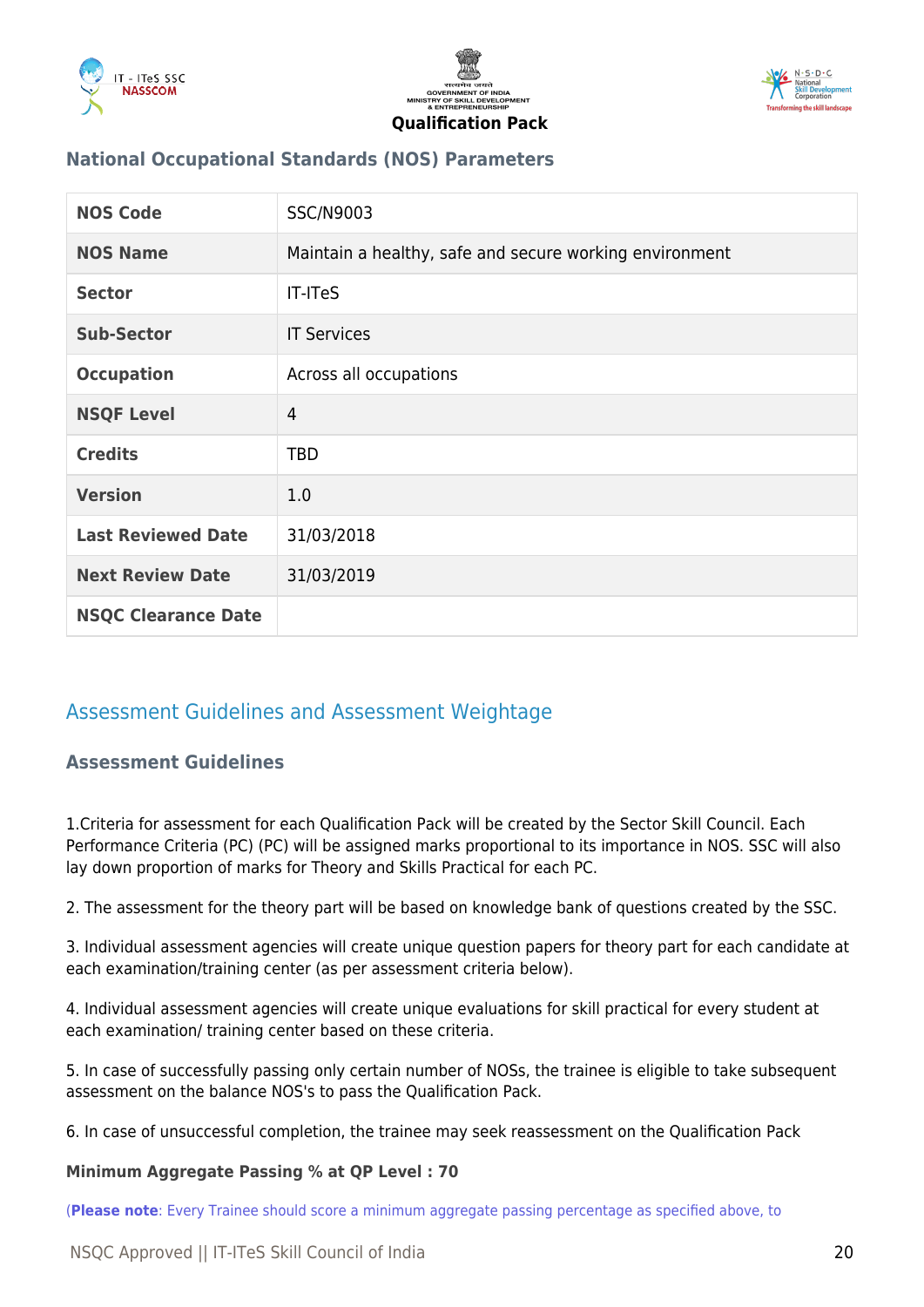





successfully clear the Qualification Pack assessment.)

### <span id="page-20-0"></span>**Assessment Weightage**

Compulsory NOS

| <b>National Occupational</b><br><b>Standards</b>                         | <b>Theory</b><br><b>Marks</b> | <b>Practical</b><br><b>Marks</b> | <b>Project</b><br><b>Marks</b> | <b>Viva</b><br><b>Marks</b> | <b>Total</b><br><b>Marks</b> | Weightage  |
|--------------------------------------------------------------------------|-------------------------------|----------------------------------|--------------------------------|-----------------------------|------------------------------|------------|
| SSC/N3022.Undertake data<br>entry services                               | 88                            | 212                              |                                | $\blacksquare$              | 300                          | 60         |
| SSC/N9001.Manage your<br>work to meet requirements                       | 25                            | 75                               |                                |                             | 100                          | 20         |
| SSC/N9003. Maintain a<br>healthy, safe and secure<br>working environment | 30                            | 70                               | $\overline{\phantom{a}}$       | $\overline{\phantom{a}}$    | 100                          | 20         |
| <b>Total</b>                                                             | 143                           | 357                              |                                |                             | 500                          | <b>100</b> |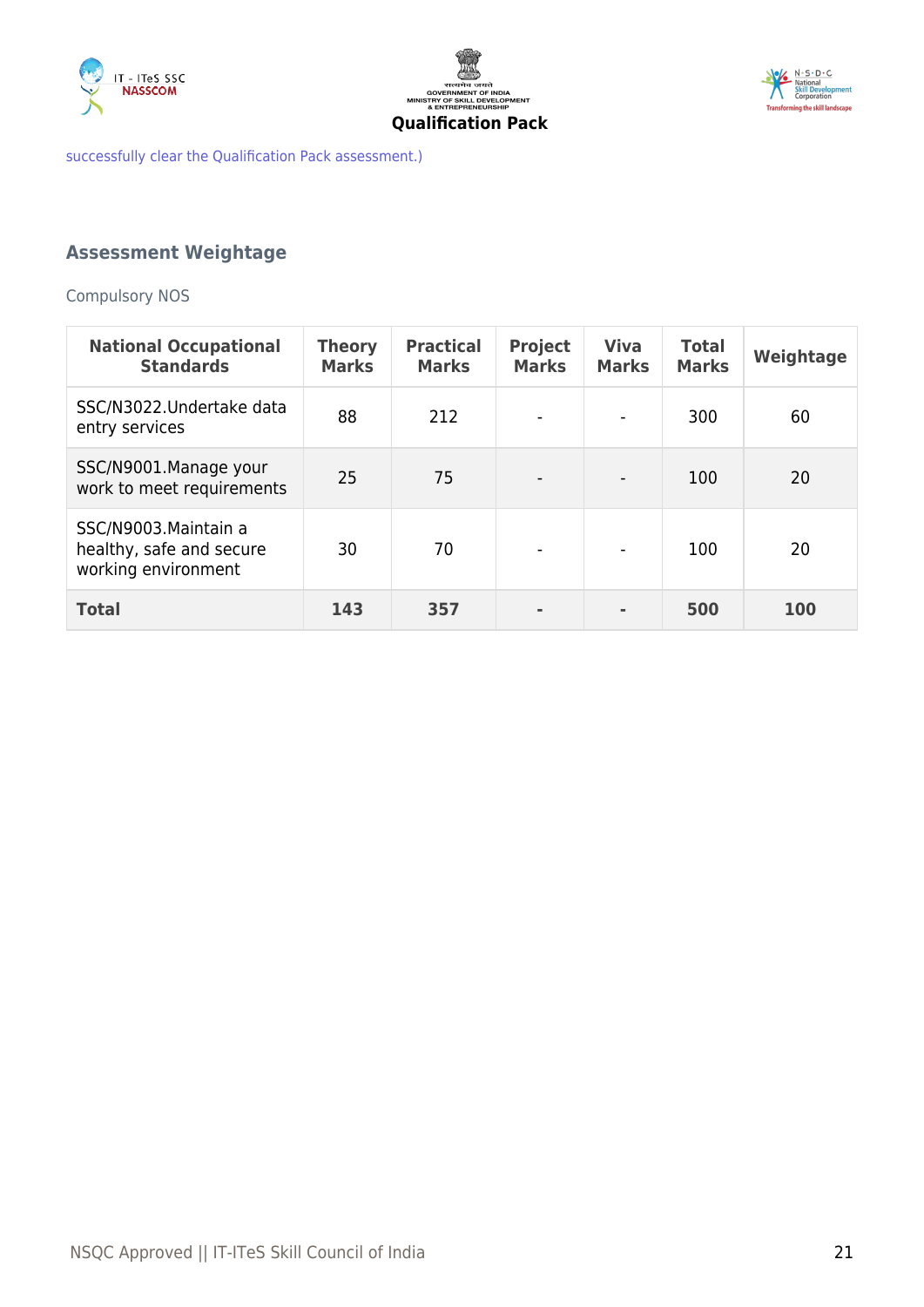





#### <span id="page-21-0"></span>**Acronyms**

| <b>NOS</b>     | National Occupational Standard(s)                                |
|----------------|------------------------------------------------------------------|
| <b>NSQF</b>    | National Skills Qualifications Framework                         |
| <b>QP</b>      | <b>Qualifications Pack</b>                                       |
| <b>TVET</b>    | Technical and Vocational Education and Training                  |
| <b>IT-ITeS</b> | Information Technology - Information Technology enabled Services |
| <b>BPM</b>     | <b>Business Process Management</b>                               |
| <b>BPO</b>     | <b>Business Process Outsourcing</b>                              |
| <b>KPO</b>     | Knowledge Process Outsourcing                                    |
| <b>LPO</b>     | Legal Process Outsourcing                                        |
| <b>IPO</b>     | Information Process Outsourcing                                  |
| <b>BCA</b>     | <b>Bachelor of Computer Applications</b>                         |
| <b>B.Sc</b>    | . Bachelor of Science                                            |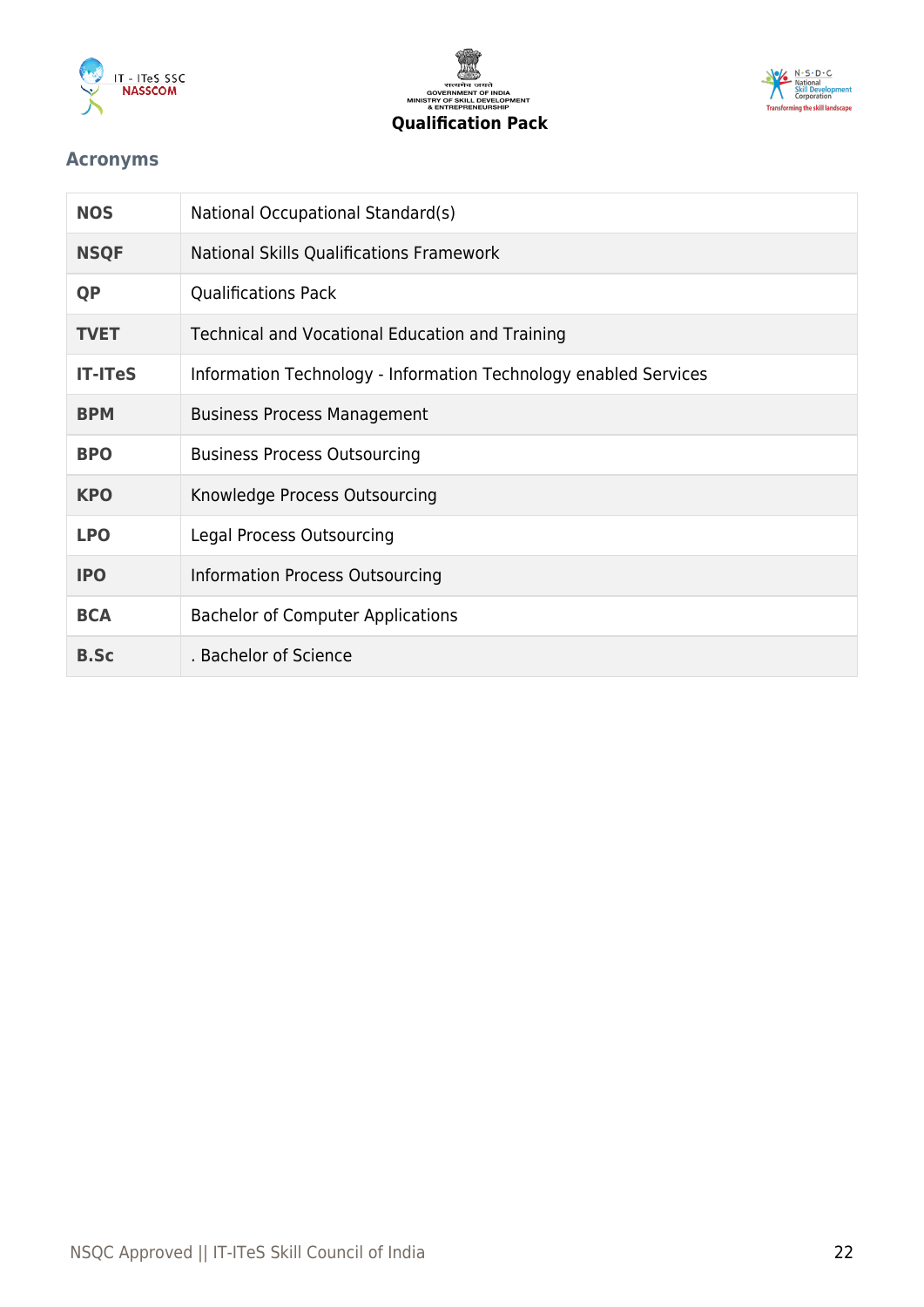





# <span id="page-22-0"></span>**Glossary**

| <b>Sector</b>                                                    | Sector is a conglomeration of different business operations having<br>similar business and interests. It may also be defined as a distinct subset<br>of the economy whose components share similar characteristics and<br>interests.                                                                         |
|------------------------------------------------------------------|--------------------------------------------------------------------------------------------------------------------------------------------------------------------------------------------------------------------------------------------------------------------------------------------------------------|
| <b>Sub-sector</b>                                                | Sub-sector is derived from a further breakdown based on the<br>characteristics and interests of its components.                                                                                                                                                                                              |
| <b>Occupation</b>                                                | Occupation is a set of job roles, which perform similar/ related set of<br>functions in an industry.                                                                                                                                                                                                         |
| <b>Job role</b>                                                  | Job role defines a unique set of functions that together form a unique<br>employment opportunity in an organisation.                                                                                                                                                                                         |
| <b>Occupational</b><br><b>Standards (OS)</b>                     | OS specify the standards of performance an individual must achieve<br>when carrying out a function in the workplace, together with the<br>Knowledge and Understanding (KU) they need to meet that standard<br>consistently. Occupational Standards are applicable both in the Indian<br>and global contexts. |
| <b>Performance Criteria</b><br>(PC)                              | Performance Criteria (PC) are statements that together specify the<br>standard of performance required when carrying out a task.                                                                                                                                                                             |
| <b>National</b><br><b>Occupational</b><br><b>Standards (NOS)</b> | NOS are occupational standards which apply uniquely in the Indian<br>context.                                                                                                                                                                                                                                |
| <b>Qualifications Pack</b><br>(QP)                               | QP comprises the set of OS, together with the educational, training and<br>other criteria required to perform a job role. A QP is assigned a unique<br>qualifications pack code.                                                                                                                             |
| <b>Unit Code</b>                                                 | Unit code is a unique identifier for an Occupational Standard, which is<br>denoted by an 'N'                                                                                                                                                                                                                 |
| <b>Unit Title</b>                                                | Unit title gives a clear overall statement about what the incumbent<br>should be able to do.                                                                                                                                                                                                                 |
| <b>Description</b>                                               | Description gives a short summary of the unit content. This would be<br>helpful to anyone searching on a database to verify that this is the<br>appropriate OS they are looking for.                                                                                                                         |
| <b>Scope</b>                                                     | Scope is a set of statements specifying the range of variables that an<br>individual may have to deal with in carrying out the function which have<br>a critical impact on quality of performance required.                                                                                                  |
| <b>Knowledge and</b><br><b>Understanding (KU)</b>                | Knowledge and Understanding (KU) are statements which together<br>specify the technical, generic, professional and organisational specific<br>knowledge that an individual needs in order to perform to the required<br>standard.                                                                            |